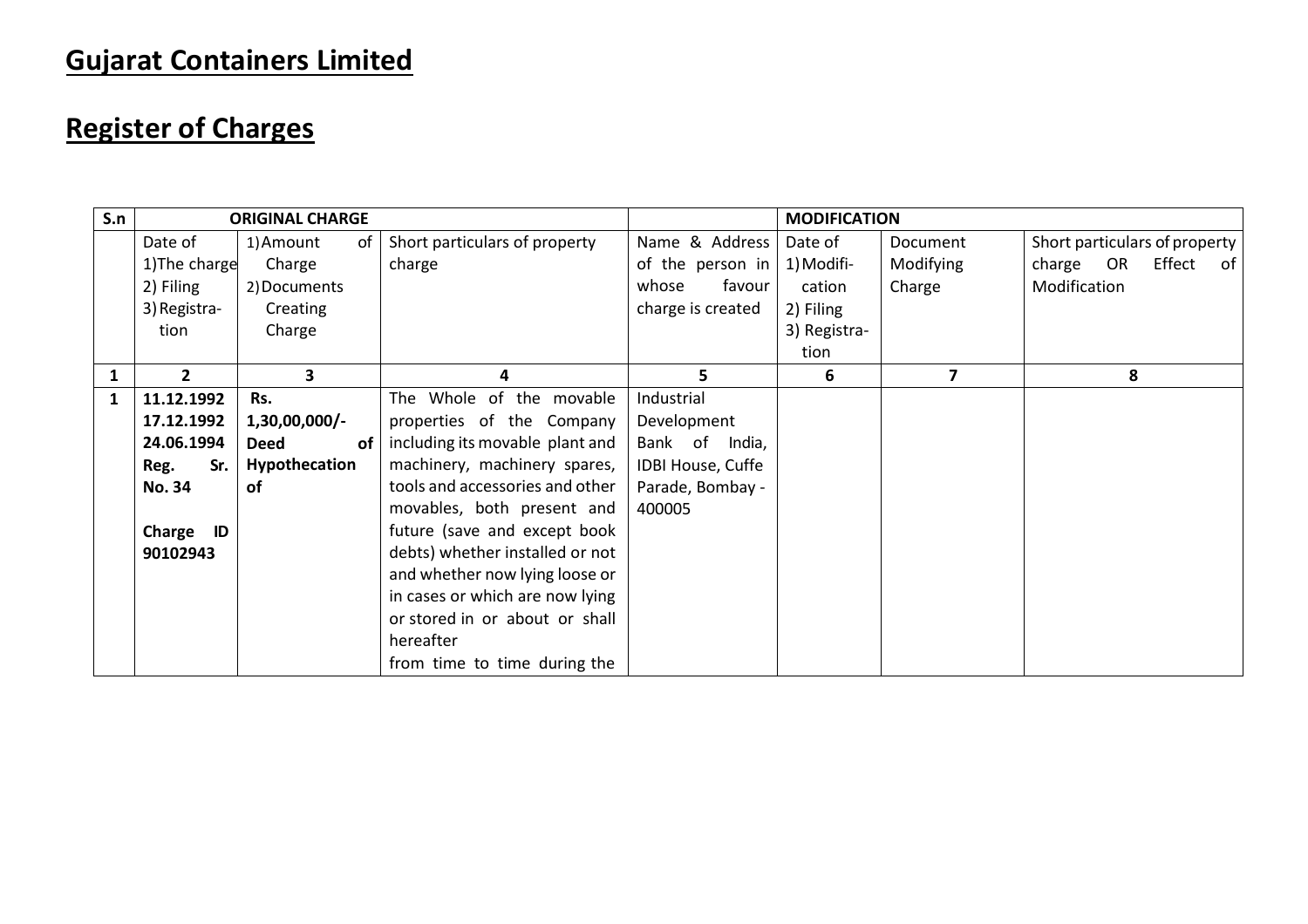|                |                                                                                                        |                                                            | continuance of the security be<br>brought into or upon or be<br>stored or be in or about the<br>Company's factories, premises<br>and godowns or wherever else<br>the same may be or be held by<br>any party to the order or<br>disposition of the Company or<br>in the course of transit or in<br>high seas or on order or<br>delivery,<br>howsoever<br>and<br>wheresoever<br>in<br>the |                                                                                      |                                                              |                                                                                                                                    |                                                                                                                                                                                                                              |
|----------------|--------------------------------------------------------------------------------------------------------|------------------------------------------------------------|-----------------------------------------------------------------------------------------------------------------------------------------------------------------------------------------------------------------------------------------------------------------------------------------------------------------------------------------------------------------------------------------|--------------------------------------------------------------------------------------|--------------------------------------------------------------|------------------------------------------------------------------------------------------------------------------------------------|------------------------------------------------------------------------------------------------------------------------------------------------------------------------------------------------------------------------------|
|                |                                                                                                        |                                                            | possession of the Company and<br>either by way of                                                                                                                                                                                                                                                                                                                                       |                                                                                      |                                                              |                                                                                                                                    |                                                                                                                                                                                                                              |
| $\overline{2}$ | 17.04.1993<br>07.05.1993<br>28.04.1995<br>Sr.<br>Reg.<br><b>No. 37</b><br><b>Charge ID</b><br>90102953 | Rs. 1,10,000/-<br>of<br><b>Deed</b><br>Hypothecation<br>of | substitution or addition.<br><b>Hypothecation of Car</b>                                                                                                                                                                                                                                                                                                                                | of<br><b>Bank</b><br><b>State</b><br>Saurashtra<br>Fatehgunj,<br>Baroda              |                                                              |                                                                                                                                    |                                                                                                                                                                                                                              |
| 3.             | 12.07.1993<br>Charge ID<br>90103638                                                                    | Rs. 30,00,000/-<br>Hypothecation<br>of Goods               | Hypothecation and charge to<br>the bank all raw material, semi-<br>finished goods, finished goods,<br>stores & spares                                                                                                                                                                                                                                                                   | Bank of Baroda,<br>Alkapuri Branch,<br>RC Dutt Road,<br>Vadodara,<br>Gujarat -390005 | 23.05.1994<br>21.06.1994<br>10.07.1997<br>Reg. Sr. No.<br>61 | Hypothecation<br>of Goods                                                                                                          | The agreement shall<br>operates as a security to<br>the bank in addition to any<br>other security already held<br>by bank for the repayment<br>to the bank to the extent<br>of Rs. 40.00 Lacs in the<br>Cash Credit Account. |
|                |                                                                                                        |                                                            |                                                                                                                                                                                                                                                                                                                                                                                         |                                                                                      | 23.05.1994<br>21.06.1994<br>10.07.1997<br>Reg. Sr. No.<br>62 | Hypothecation<br>of Book Debts as<br>a security to the<br>Bank in addition<br>to any other<br>security already<br>held by bank for | The agreement shall bank<br>operate as a Security to the<br>bank in addition to any<br>other Security already held<br>by the bank in book debt<br>account with a limit of<br>drawing of Rs. 10.00 Lacs.                      |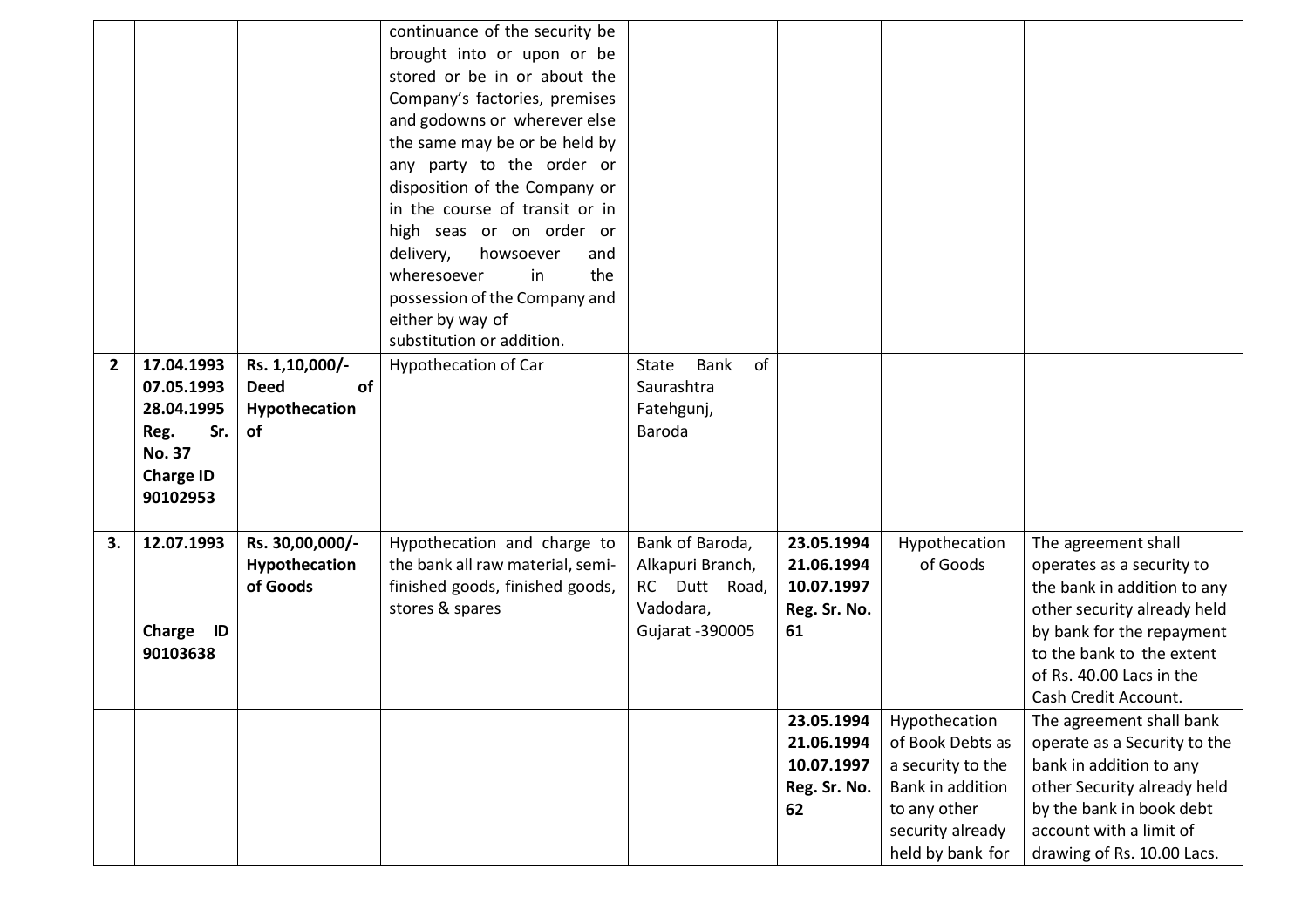|    |                                                                                                                      |                                                                                                       |                                                                                                                                                   |                                                                                        |                                                                 | repayment to<br>the bank to the<br>extent of Rs.<br>60.00 Lacs in<br>Cash Credit.                                        |                                                                            |
|----|----------------------------------------------------------------------------------------------------------------------|-------------------------------------------------------------------------------------------------------|---------------------------------------------------------------------------------------------------------------------------------------------------|----------------------------------------------------------------------------------------|-----------------------------------------------------------------|--------------------------------------------------------------------------------------------------------------------------|----------------------------------------------------------------------------|
| 4  | 30.07.1993<br>01.09.1993<br>20.12.1999<br>Sr.<br>Reg.<br><b>No. 89</b><br><b>Charge ID</b><br>90103639               | Rs. 2,26,713/-<br><b>Agreement for</b><br><b>Medium Term</b><br>Loan-<br>Hypothecation<br>of Vehicles | Vehicle - Maruti Car 1000 CC                                                                                                                      | of<br>Bank<br>State<br>Saurashtra,<br>Fatehgunj,<br>Baroda                             |                                                                 |                                                                                                                          |                                                                            |
| 5. | 29.10.1994<br><b>Charge ID</b><br>-NOT<br><b>Available</b><br>Charge<br>Status-<br><b>NOT</b><br>available<br>on MCA | Rs.<br>4,62,00,000/-<br>Agreement<br>of <sub>l</sub><br>Pledge of goods  <br>and assets               | Hypothecation of Goods, Book<br>Debts and all other moveables<br>assets, including documents of<br>title to goods, O/s moneys and<br>receivables. | Bank<br>State<br>India,<br>Alkapuri<br>branch, R.C. Dutt<br>Road,<br>Baroda-<br>390005 | of 23.03.1995<br>21.04.1995<br>01.05.1995<br>Reg. Sr. No.<br>39 | Form C 2A the<br>Supplemental<br>Agreement<br>of<br>Hypothecation<br>of Assets<br>for<br>in<br>increase<br>Overall Limit | Increase in credit Facility<br>from Rs. 462.00 Lacs to Rs.<br>637.00 Lacs. |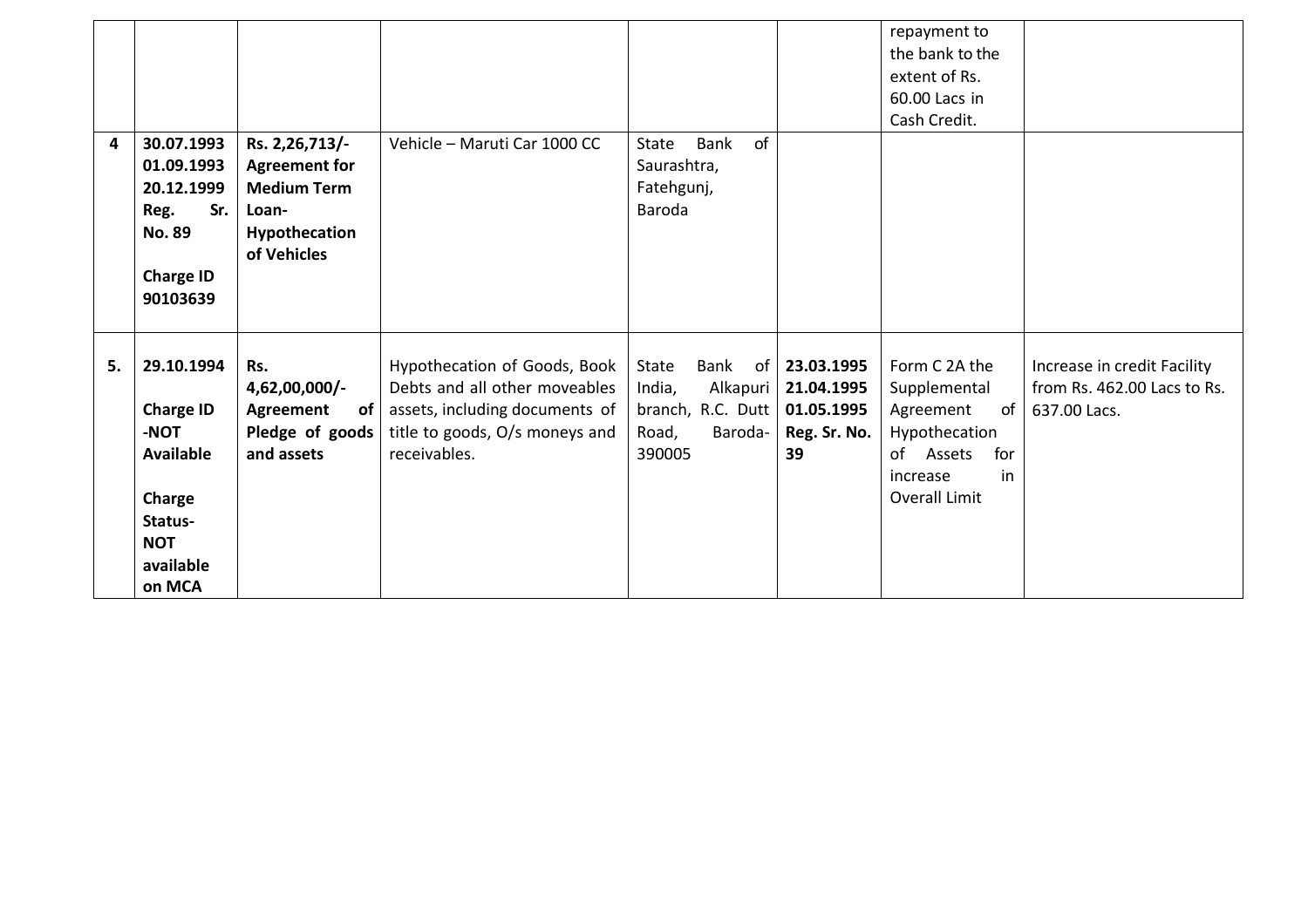| 6.                      | 29.10.1994       | Rs. 4,62,00,000 | In Pursuance of the said         | of<br>Bank<br>State |              |                            |                             |
|-------------------------|------------------|-----------------|----------------------------------|---------------------|--------------|----------------------------|-----------------------------|
|                         | 12.11.1994       | Agreement<br>of | agreement of loan and in         | India,<br>Alkapuri  |              |                            |                             |
|                         | Sr.<br>Reg.      | pledge of Goods | consideration of the bank        | Branch, R C Dutt    |              |                            |                             |
|                         | <b>No. 44</b>    | and assets      | having granted under/ on         | Road, Baroda -5     |              |                            |                             |
|                         |                  |                 | agreed to grant to the           |                     |              |                            |                             |
|                         | <b>Charge ID</b> |                 | borrower all or some of the      |                     |              |                            |                             |
|                         | <b>TON-</b>      |                 | aforesaid credit facilities for  |                     |              |                            |                             |
|                         | <b>Available</b> |                 | the purpose and subject to the   |                     |              |                            |                             |
|                         |                  |                 | terms and conditions specified   |                     |              |                            |                             |
|                         | Charge           |                 | and contained in the said        |                     |              |                            |                             |
|                         | Status-          |                 | Agreement of Loan and in         |                     |              |                            |                             |
|                         | <b>NOT</b>       |                 | consideration of the premises    |                     |              |                            |                             |
|                         | available        |                 | aforesaid it is hereby agreed    |                     |              |                            |                             |
|                         | on MCA           |                 | and declared that the goods,     |                     |              |                            |                             |
|                         |                  |                 | book-debts, movables and         |                     |              |                            |                             |
|                         |                  |                 | other assets which or the        |                     |              |                            |                             |
|                         |                  |                 | documents of title to which      |                     |              |                            |                             |
|                         |                  |                 | approved by the bank shall be    |                     |              |                            |                             |
|                         |                  |                 | hereafter deposited with the     |                     |              |                            |                             |
|                         |                  |                 | bank under this agreement        |                     |              |                            |                             |
|                         |                  |                 | shall be placed in the bank is   |                     |              |                            |                             |
|                         |                  |                 | possession and disposition may   |                     |              |                            |                             |
|                         |                  |                 | be apparent and indisputable     |                     |              |                            |                             |
|                         |                  |                 | notwithstanding the fact that in |                     |              |                            |                             |
|                         |                  |                 | case of factory type pledge, the |                     |              |                            |                             |
|                         |                  |                 | borrower is permitted by the     |                     |              |                            |                             |
|                         |                  |                 | Bank to have access to the aid   |                     |              |                            |                             |
|                         |                  |                 | goods, Book Debts, Movable       |                     |              |                            |                             |
|                         |                  |                 | and other assets for the limited |                     |              |                            |                             |
|                         |                  |                 | purpose of<br>carrying<br>on     |                     |              |                            |                             |
|                         |                  |                 | manufacturing                    |                     |              |                            |                             |
|                         |                  |                 | activities.                      |                     |              |                            |                             |
| $\overline{\mathbf{z}}$ | 29.10.1994       | Rs. 4,62,00,000 | Present and future goods,        | Bank<br>of<br>State | 01.05.1995   | $\mathsf{C}$<br>3A<br>From | Increase in Overall limit   |
|                         | 12.11.1994       |                 | book debts, and all other        | India,<br>Alkapuri  | 17.05.1995   | Supplemental               | from Rs. 637.00 Lacs to Rs. |
|                         | Vide<br>Sr.      | $C-2$<br>Form   | movable assets of borrower       | Branch, R.C. Dutt   | 09.12.1996   | Agreement<br>of            | 837.00 lacs.                |
|                         | <b>No. 47</b>    | Hypothecation   | including documents of title to  | Road, Baroda-5      | Reg. Sr. No. | Pledge of Goods            |                             |
|                         |                  | of Goods and    | the goods and other assets       |                     | 58           | and Assets for             |                             |
|                         | Charge ID-       | <b>Assets</b>   | such<br>book<br>debts,<br>as     |                     |              | increase<br>in             |                             |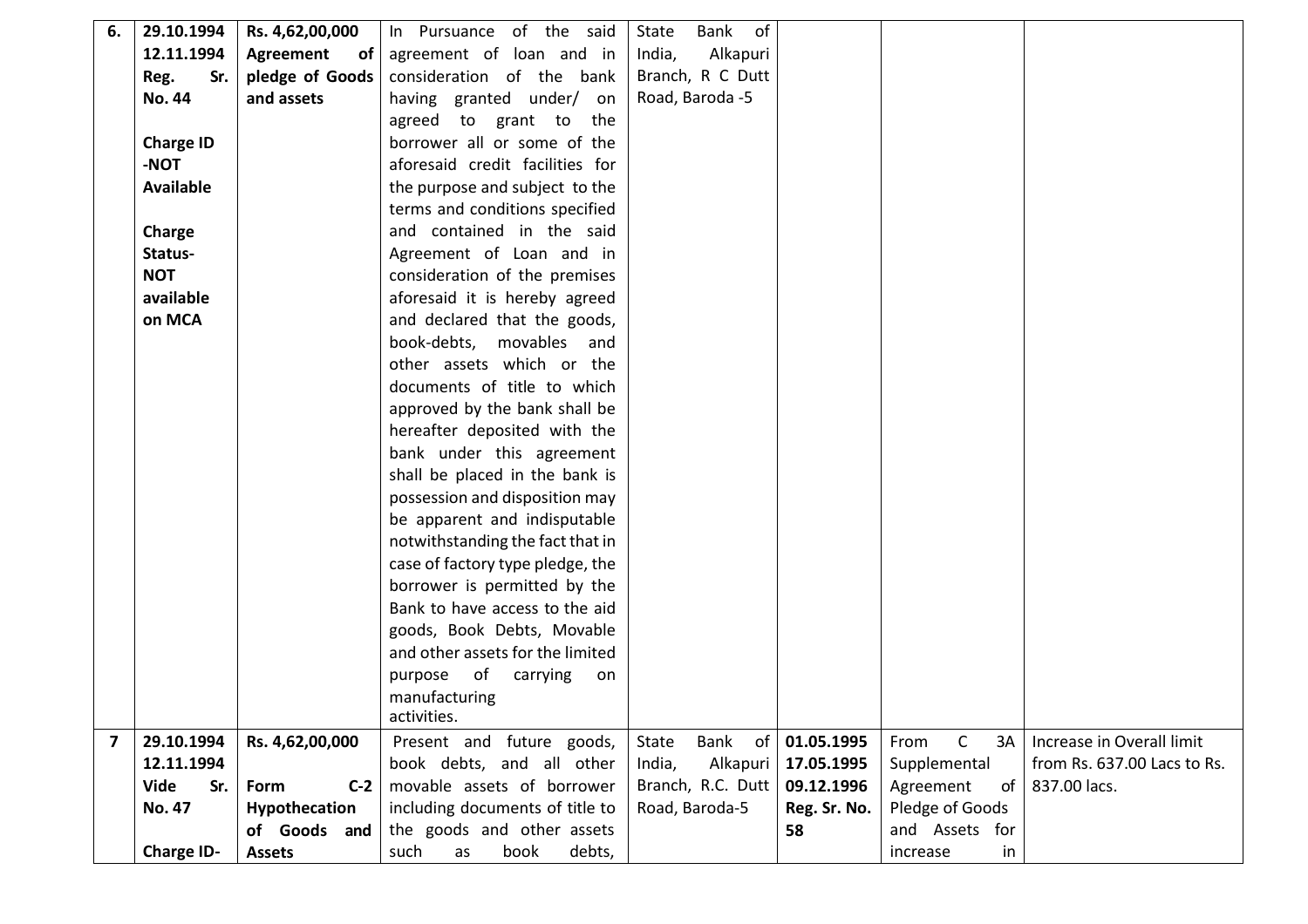|   | 90103848         |                                                       | outstanding<br>money,          |                                |            | overall Limits                         |                                                    |
|---|------------------|-------------------------------------------------------|--------------------------------|--------------------------------|------------|----------------------------------------|----------------------------------------------------|
|   |                  |                                                       | receivables<br>including       |                                |            |                                        |                                                    |
|   |                  |                                                       | receivables by way of cash     |                                |            |                                        |                                                    |
|   |                  |                                                       | assistance<br>and/or<br>cash   |                                |            |                                        |                                                    |
|   |                  |                                                       | incentives scheme or any other |                                |            |                                        |                                                    |
|   |                  |                                                       | scheme,<br>claims, including   |                                |            |                                        |                                                    |
|   |                  |                                                       | claims by way of refund of     |                                |            |                                        |                                                    |
|   |                  |                                                       | customs/ excise duties under   |                                |            |                                        |                                                    |
|   |                  |                                                       | the Duty Drawback Credit       |                                |            |                                        |                                                    |
|   |                  |                                                       | Scheme or any other Scheme,    |                                |            |                                        |                                                    |
|   |                  |                                                       | bills, invoices,<br>documents, |                                |            |                                        |                                                    |
|   |                  |                                                       | contracts, insurance policies, |                                |            |                                        |                                                    |
|   |                  |                                                       | engagements,<br>guarantees,    |                                |            |                                        |                                                    |
|   |                  |                                                       | securities, investment and     |                                |            |                                        |                                                    |
|   |                  |                                                       | rights and the present         |                                |            |                                        |                                                    |
|   |                  |                                                       | machinery listed in the        |                                |            |                                        |                                                    |
|   |                  |                                                       | schedule here unto and all     |                                |            |                                        |                                                    |
|   |                  |                                                       | future machinery belonging to  |                                |            |                                        |                                                    |
|   |                  |                                                       | or in the possession or under  |                                |            |                                        |                                                    |
|   |                  |                                                       | the control of the Borrower    |                                |            |                                        |                                                    |
|   |                  |                                                       | lying stored.                  |                                |            |                                        |                                                    |
|   |                  |                                                       |                                |                                |            |                                        |                                                    |
|   |                  |                                                       |                                |                                |            |                                        | Title Deeds Deposited By                           |
| 8 | 29.10.1994       | <b>THE</b><br><b>ORIGINAL</b><br><b>FORM-8 IS NOT</b> |                                | Bank of<br>State               | 31.03.2007 | Deed<br>of<br>Confirmation             | the Company To the Bank<br>Will Continue To Remain |
|   | <b>Charge ID</b> | <b>AVAILABLE FOR</b>                                  |                                | India,<br>Stressed<br>Assets   | 09.08.2007 | $\ln$<br>of                            | Deposited To<br>Secure                             |
|   | no.              | <b>ONLINE</b>                                         |                                | management                     |            | Respect<br>Mortgage<br>by <sub>l</sub> | Various Credit Facilities of                       |
|   | 90103650         | <b>INSPECTION</b>                                     |                                | Branch, 2 <sup>nd</sup> Floor, |            | Deposit of Title                       | Rs. 7.30 Crores And Also                           |
|   |                  |                                                       |                                | Siddhi<br>Param                |            | <b>Deeds</b>                           | Other Indebtednes And                              |
|   |                  |                                                       |                                | Complex,<br>opp.               |            |                                        | Liabilities of Company to the                      |
|   |                  |                                                       |                                | V.S.<br>Hospital,              |            |                                        | Bank Till Satisfied in Full.                       |
|   |                  |                                                       |                                | Ahmedabad,                     |            |                                        | The various credit facilities                      |
|   |                  |                                                       |                                | Gujarat - 380006.              |            |                                        | granted are as follows:                            |
|   |                  |                                                       |                                |                                |            |                                        | <b>Rs. In Crores</b>                               |
|   |                  |                                                       |                                |                                |            |                                        | Cash<br><b>Credit</b><br><b>Demand</b>             |
|   |                  |                                                       |                                |                                |            |                                        | 1.60                                               |
|   |                  |                                                       |                                |                                |            |                                        | <b>Working</b><br>Capital<br><b>Term</b>           |
|   |                  |                                                       |                                |                                |            |                                        |                                                    |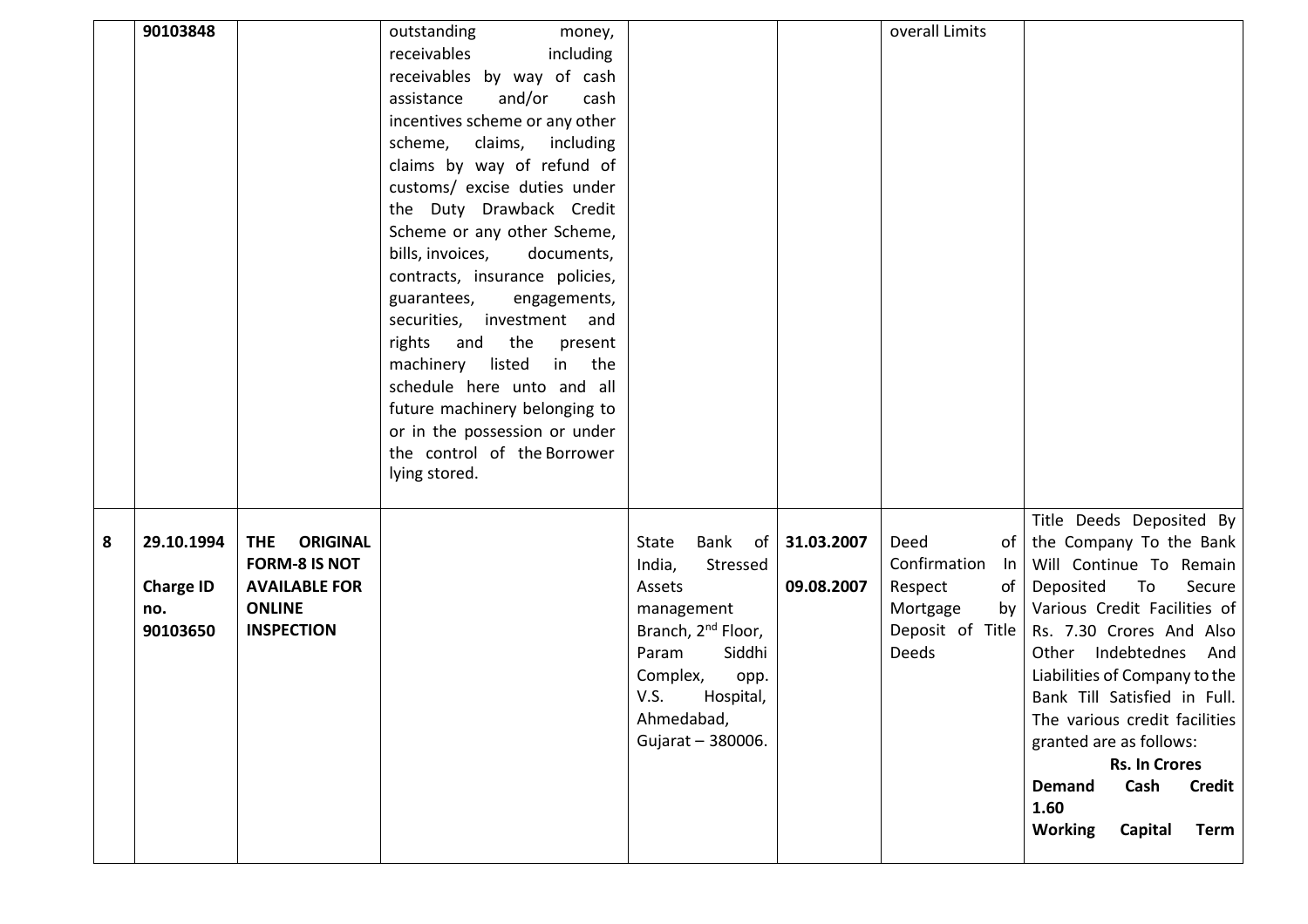|                |                   |                  |                                 |                      |              |                     | Loan                             | 2.53  |
|----------------|-------------------|------------------|---------------------------------|----------------------|--------------|---------------------|----------------------------------|-------|
|                |                   |                  |                                 |                      |              |                     | <b>Funded Interest Term Loan</b> |       |
|                |                   |                  |                                 |                      |              |                     | 0.90                             |       |
|                |                   |                  |                                 |                      |              |                     | <b>Bank Guarantee</b>            | 2.00  |
|                |                   |                  |                                 |                      |              |                     | <b>Total</b>                     | 7.03  |
|                |                   |                  |                                 |                      | 10.04.2007   | $C5-$<br>No<br>From | To Secure various Credit         |       |
|                |                   |                  |                                 |                      |              | Letter Regarding    | facilities of Rs. 7.03 Crores    |       |
|                |                   |                  |                                 |                      | 24.10.2007   | Grant of<br>the     | Also<br>And                      | other |
|                |                   |                  |                                 |                      |              | Individual Limits   | indebtednes                      |       |
|                |                   |                  |                                 |                      |              | Within<br>the       | And Liabilities of Company       |       |
|                |                   |                  |                                 |                      |              | Overall Limit       | to the Bank Till Satisfied In    |       |
|                |                   |                  |                                 |                      |              |                     | Full.                            |       |
| $\overline{9}$ | 29.10.1994        | Rs.              | A first charge by way of        | State Bank of        | 23.03.1995   | C1A<br>From         | increase in Limit of Rs.         |       |
|                | 12.11.1994        | 4,62,00,000/-    | Hypothecation and/or pledge     | India,               | 21.04.1995   | Agreement<br>of     | 462.00 Lacs to Rs. 637.00        |       |
|                |                   | From<br>$C-1$    | of the Borrower's entire goods, | Alkapuri Branch,     | 01.05.1995   | Loan<br>for         | Lacs                             |       |
|                | Reg. Sr. no.      | Agreement<br>of  | movables and other assets       | R C Dutt Road,       | Reg. Sr. No. | in<br>increase      |                                  |       |
|                | 42                | Loan for Overall | present and future including    | Baroda - 5           | 40           | Overall Limit       |                                  |       |
|                |                   | Limit            | documents of title to the goods |                      |              |                     |                                  |       |
|                | <b>Charge ID-</b> |                  | and other assets such as book   |                      |              |                     |                                  |       |
|                | 90102782          |                  | debts, outstanding<br>money,    | Bank of<br>State     |              |                     |                                  |       |
|                |                   |                  | receivables<br>including        | Industrial<br>India, |              |                     |                                  |       |
|                |                   |                  | receivables by way of cash      | Finance Branch,      |              |                     |                                  |       |
|                |                   |                  | and/or<br>assistance<br>cash    | Vadodara             |              |                     |                                  |       |
|                |                   |                  | incentives under the cash       |                      |              |                     |                                  |       |
|                |                   |                  | incentive scheme or any other   |                      |              |                     |                                  |       |
|                |                   |                  | claims,<br>including<br>scheme, | State Bank of        |              |                     |                                  |       |
|                |                   |                  | claims by way of refund of      | India, Specialised   |              |                     |                                  |       |
|                |                   |                  | customs / excise duties under   | Commercial           |              |                     |                                  |       |
|                |                   |                  | the Duty Drawback Credit        | Race<br>Branch,      |              |                     |                                  |       |
|                |                   |                  | Scheme or any other Scheme,     | Course Circle (N),   |              |                     |                                  |       |
|                |                   |                  | bills, invoices, documents,     | Vadodara,            |              |                     |                                  |       |
|                |                   |                  | contracts, insurance policies,  | Gujarat - 390007     |              |                     |                                  |       |
|                |                   |                  | guarantees,<br>engagements,     |                      |              |                     |                                  |       |
|                |                   |                  | securities, investments and     |                      |              |                     |                                  |       |
|                |                   |                  | rights uncalled capital and all |                      |              |                     |                                  |       |
|                |                   |                  | machinery present and future    |                      |              |                     |                                  |       |
|                |                   |                  | of such from satisfactory to    |                      |              |                     |                                  |       |
|                |                   |                  |                                 |                      |              |                     |                                  |       |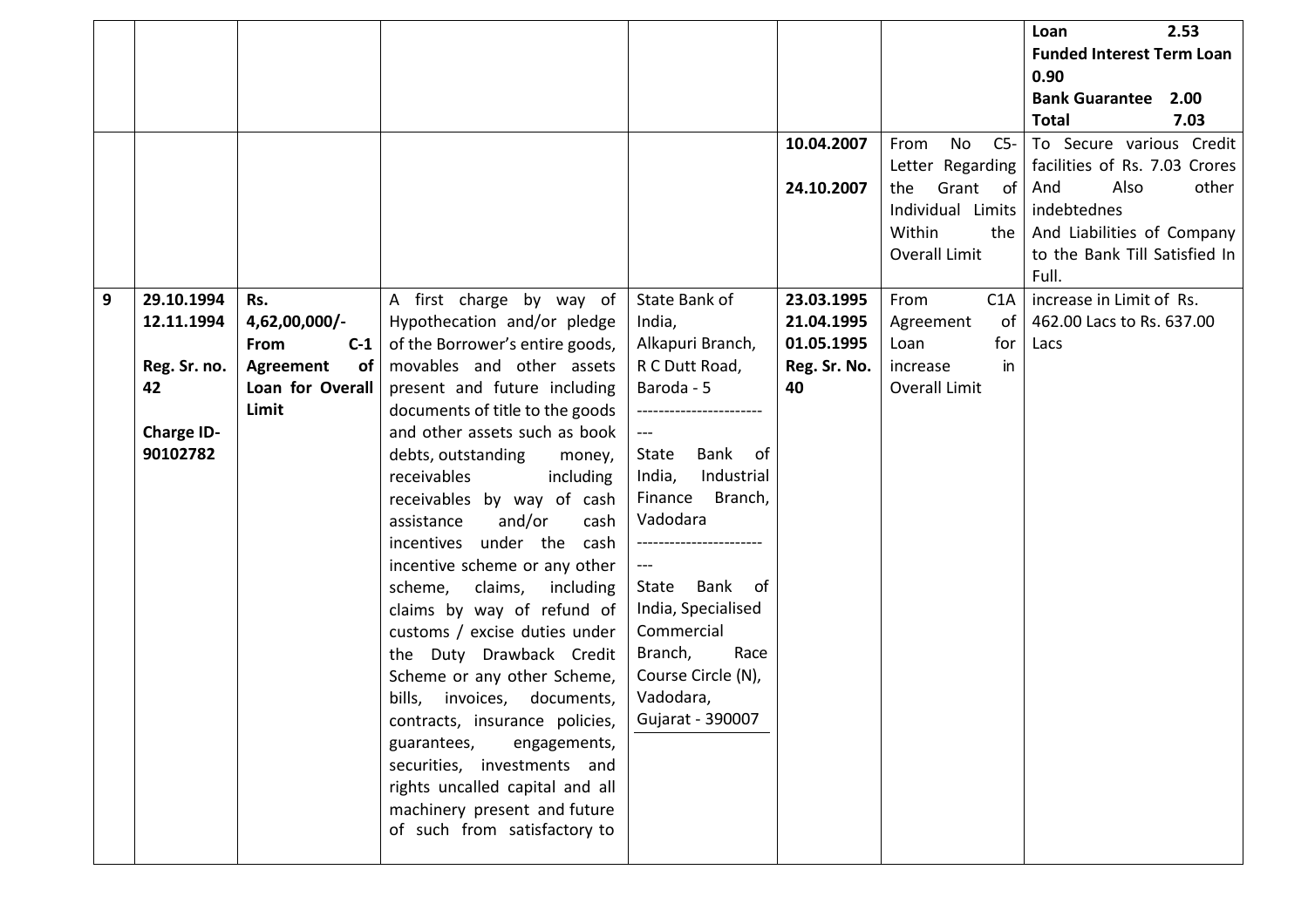|  | the Bank. |              |                    |                                                       |
|--|-----------|--------------|--------------------|-------------------------------------------------------|
|  |           | 01.05.1995   | From<br>C1A        | increase in Credit Facility                           |
|  |           | 17.05.1995   | of<br>Agreement    | from Rs. 637.00 Lacs to Rs.                           |
|  |           | 09.12.1996   | Loan<br>for        | 837.00 Lacs                                           |
|  |           | Reg. Sr. No. | increase<br>in     |                                                       |
|  |           | 56           | Overall Limit      |                                                       |
|  |           |              |                    |                                                       |
|  |           | 22.05.2002   | Letter regarding   | At the request of the                                 |
|  |           | 19.07.2002   | the                | grant of Company, the Bank has re-                    |
|  |           |              |                    | individual Limits $\vert$ structured / re-constituted |
|  |           | Reg. Sr. No. | within             | overall $\int$ re-aligned the credit                  |
|  |           | 97           | Limit.             | facilities being enjoyed by                           |
|  |           |              | advising<br>Letter | the Company                                           |
|  |           |              | re-structuring of  | Rs. In Lacs                                           |
|  |           |              | credit facilities. | Cash<br><b>Demand</b><br>Credit                       |
|  |           |              |                    | 200.00                                                |
|  |           |              |                    | <b>Working Capital Term Loan</b>                      |
|  |           |              |                    | 294.00                                                |
|  |           |              |                    | <b>Bank Guarantee 25.00</b>                           |
|  |           |              |                    | <b>Total</b><br>519.00                                |
|  |           |              |                    | With this revision the total                          |
|  |           |              |                    | credit facilities sanctioned                          |
|  |           |              |                    | to the company stands                                 |
|  |           |              |                    | modified and now reduced                              |
|  |           |              |                    | from previous Rs. 837.00                              |
|  |           |              |                    | Lacs to Rs. 519.00 Lacs.                              |
|  |           | 17.03.2004   | From C.2 A         | The Bank has increased                                |
|  |           | 15.04.2004   | Supplemental       | various credit facilities from                        |
|  |           | 28.04.2004   | Agreement of       | Rs. 447 Lacs to Rs.                                   |
|  |           | Reg. Sr.No.  | Hypo. of Goods     | 497.00 Lacs.                                          |
|  |           | 100          | & Assets for       |                                                       |
|  |           |              | increase in        |                                                       |
|  |           |              | overall limit.     |                                                       |
|  |           |              | From C.3A Sup.     |                                                       |
|  |           |              | Agreement of       |                                                       |
|  |           |              | Pledge of Goods    |                                                       |
|  |           |              | & Assets for       |                                                       |
|  |           |              | increase in        |                                                       |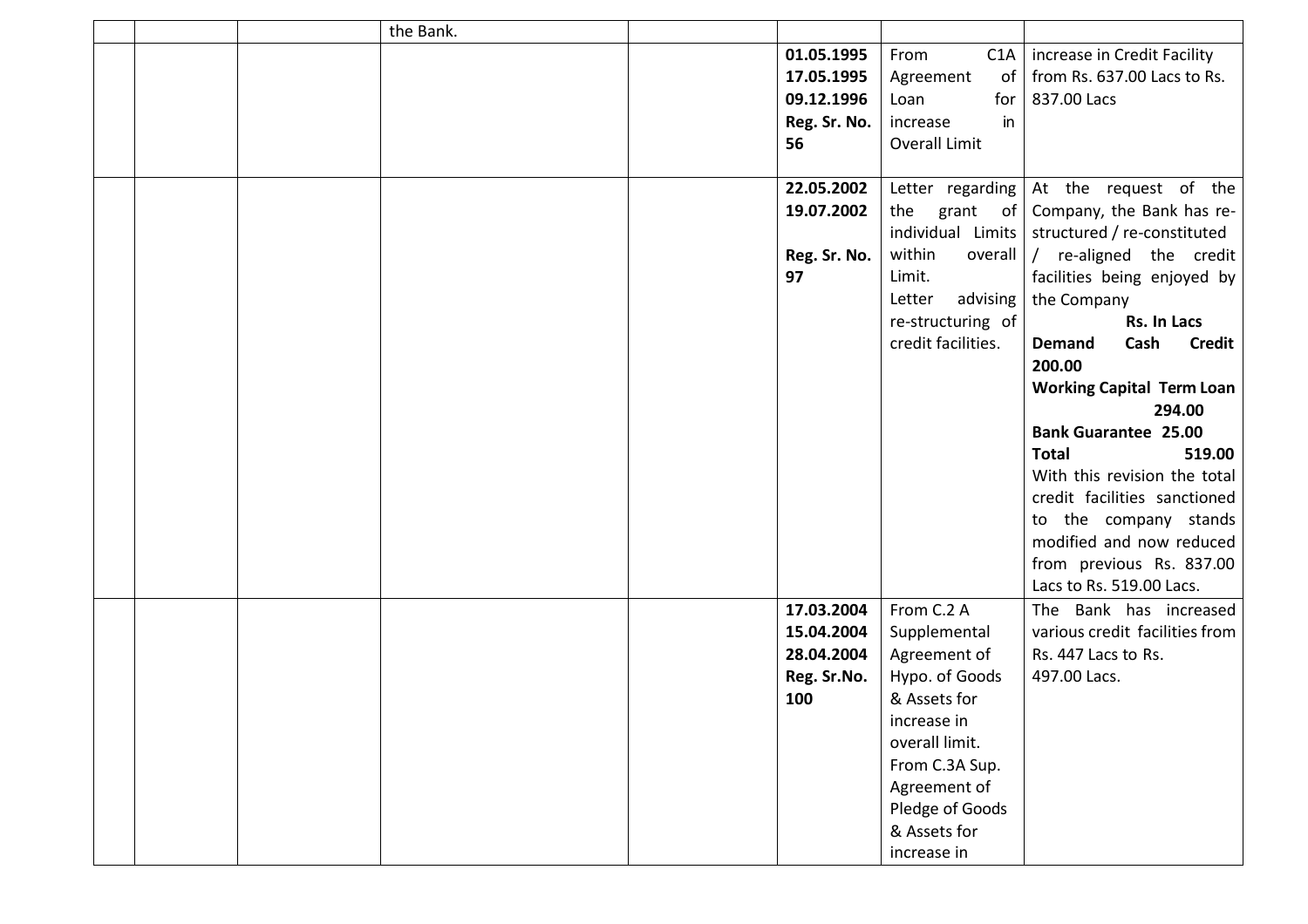|  |  |              | Overall Limit.           |                                        |
|--|--|--------------|--------------------------|----------------------------------------|
|  |  | 11.04.2005   | From C5-Letter           | Bank<br>has revised<br>The             |
|  |  | 11.05.2005   | Regarding the            | various credit facilities of Rs.       |
|  |  | 18.05.2005   | Grant of                 | 453.00 Lacs as under:                  |
|  |  | Reg. Sr. No. | <b>Individual Limits</b> | Rs. In Lacs                            |
|  |  | 110          | Within the               | Cash<br><b>Demand</b><br><b>Credit</b> |
|  |  |              | Overall Limit.           | 100.00                                 |
|  |  |              |                          | <b>Working</b><br>Capital<br>Term      |
|  |  |              |                          | 253.00<br>Loan                         |
|  |  |              |                          | <b>Bank Guarantee 50.00</b>            |
|  |  |              |                          | Letter of Credit 100.00                |
|  |  |              |                          | 453.00<br><b>Total</b>                 |
|  |  | 14.10.2005   | From C5-Letter           | Bank<br>has revised<br>The             |
|  |  | 14.11.2005   | Regarding the            | various credit facilities of Rs.       |
|  |  | 22.02.2006   | Grant of                 | 703.00 Lacs as under:                  |
|  |  | Reg. Sr. No. | <b>Individual Limits</b> | Rs. In Lacs                            |
|  |  | 114          | Within the               | Cash<br><b>Credit</b><br><b>Demand</b> |
|  |  |              | Overall Limit.           | 160.00                                 |
|  |  |              |                          | <b>Transfer from earlier CC</b>        |
|  |  |              |                          | 253.00<br>Limit                        |
|  |  |              |                          | <b>Funded Interest Term Loan</b>       |
|  |  |              |                          | 90.00                                  |
|  |  |              |                          | <b>Bank Guarantee100.00</b>            |
|  |  |              |                          | Letter of Credit 100.00                |
|  |  |              |                          | 703.00<br><b>Total</b>                 |
|  |  | 05.11.2008   | Loan cum                 | The facilities are revised             |
|  |  |              | hypothecation            | with increase in facility from         |
|  |  | 05.12.2008   | agreement                | Rs. 703 Lacs to Rs. 903 Lacs.          |
|  |  |              |                          | The various credit facilities          |
|  |  |              |                          | follow:<br>granted are as              |
|  |  |              |                          | Rs. In Lacs                            |
|  |  |              |                          | Demand Cash Credit                     |
|  |  |              |                          | 160.00                                 |
|  |  |              |                          | <b>Transfer from earlier CC</b>        |
|  |  |              |                          | 253.00<br>Limit                        |
|  |  |              |                          | <b>Funded Interest Term Loan</b>       |
|  |  |              |                          | 90.00                                  |
|  |  |              |                          |                                        |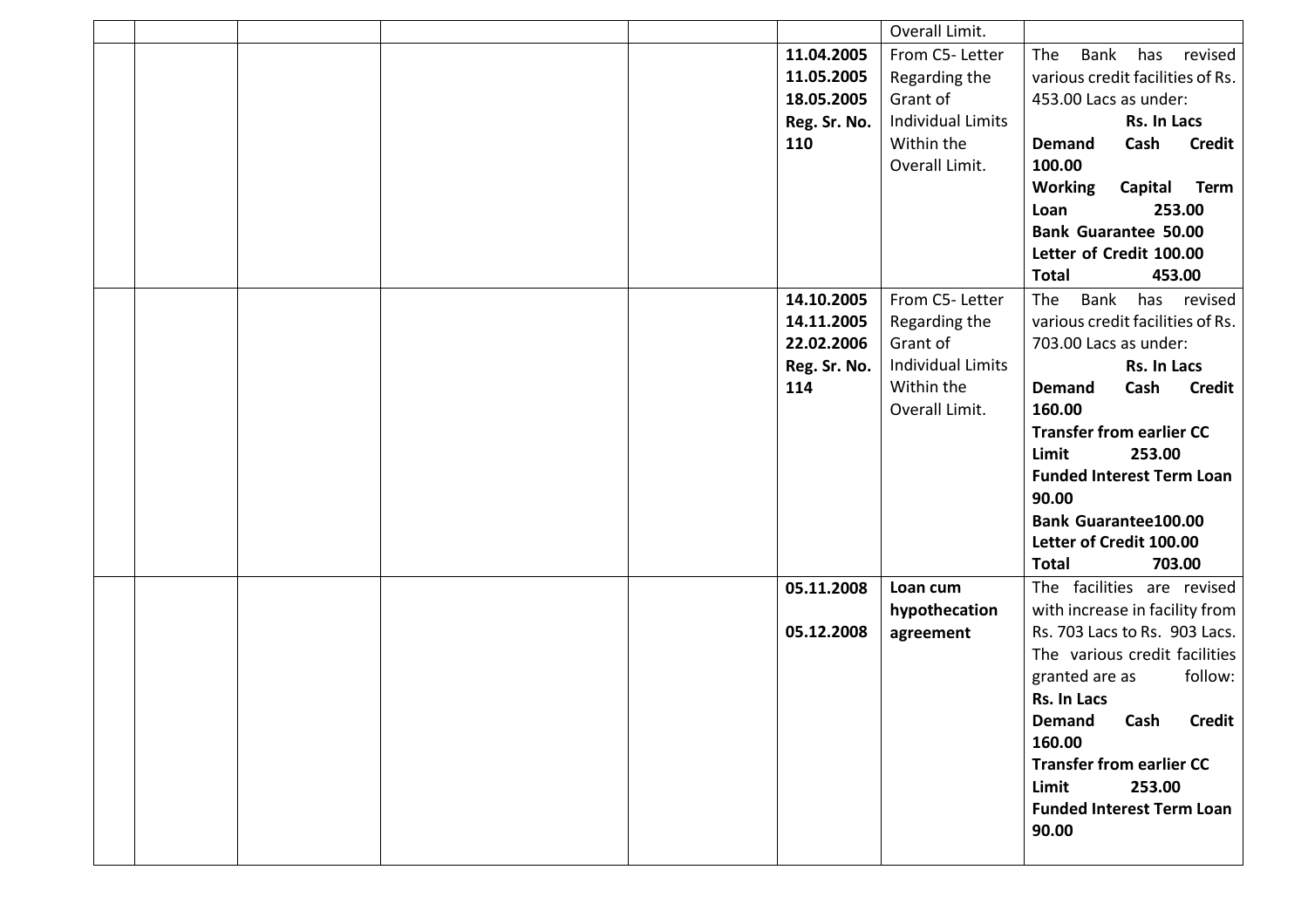|  |  |            |               | <b>Bank Guarantee100.00</b>         |
|--|--|------------|---------------|-------------------------------------|
|  |  |            |               | Letter of Credit 100.00             |
|  |  |            |               | <b>Total</b><br>703.00              |
|  |  | 21.03.2012 | Loan cum      | The facilities are revised          |
|  |  |            | hypothecation | with increase in facility from      |
|  |  | 03.04.2012 | agreement     | Rs 90300000 to Rs.                  |
|  |  |            |               | 112800000.                          |
|  |  | 28.09.2012 | Loan cum      | The facilities are revised          |
|  |  |            | hypothecation | with increase in facility from      |
|  |  | 01.11.2012 | agreement     | 112800000<br>to<br>Rs.<br><b>Rs</b> |
|  |  |            |               | 162800000. At the request           |
|  |  |            |               | of the Company, the Bank            |
|  |  |            |               | has granted additional CC           |
|  |  |            |               | facility of Rs. 3.00 crores         |
|  |  |            |               | thereby enhancing the CC            |
|  |  |            |               | facility to Rs. 8.00 crores.        |
|  |  |            |               | The Letter of Credit facility       |
|  |  |            |               | has been enhanced from Rs.          |
|  |  |            |               | 3.00 crores to Rs. 5.00             |
|  |  |            |               | crores. The total Limits now        |
|  |  |            |               | stands enhanced<br>to Rs.           |
|  |  |            |               | 13.55 crores.                       |
|  |  | 21.09.2013 | Loan cum      | The facilities are revised          |
|  |  |            | hypothecation | with increase in facility from      |
|  |  | 17.10.2013 | agreement     | 162800000<br>to<br>Rs.<br><b>Rs</b> |
|  |  |            |               | 220200000. At the request           |
|  |  |            |               | of the Company, the Bank            |
|  |  |            |               | has granted additional CC           |
|  |  |            |               | facility of Rs. 2.00 crores         |
|  |  |            |               | thereby enhancing the CC            |
|  |  |            |               | facility to Rs. 10.00 crores.       |
|  |  |            |               | The Letter of Credit facility       |
|  |  |            |               | has been enhanced from Rs.          |
|  |  |            |               | 5.00 crores to Rs. 7.00             |
|  |  |            |               | crores. SLC & CEL of Rs.            |
|  |  |            |               | 1.50 crores & Rs. 0.24              |
|  |  |            |               | crores respectively has             |
|  |  |            |               | been sanctioned. There is           |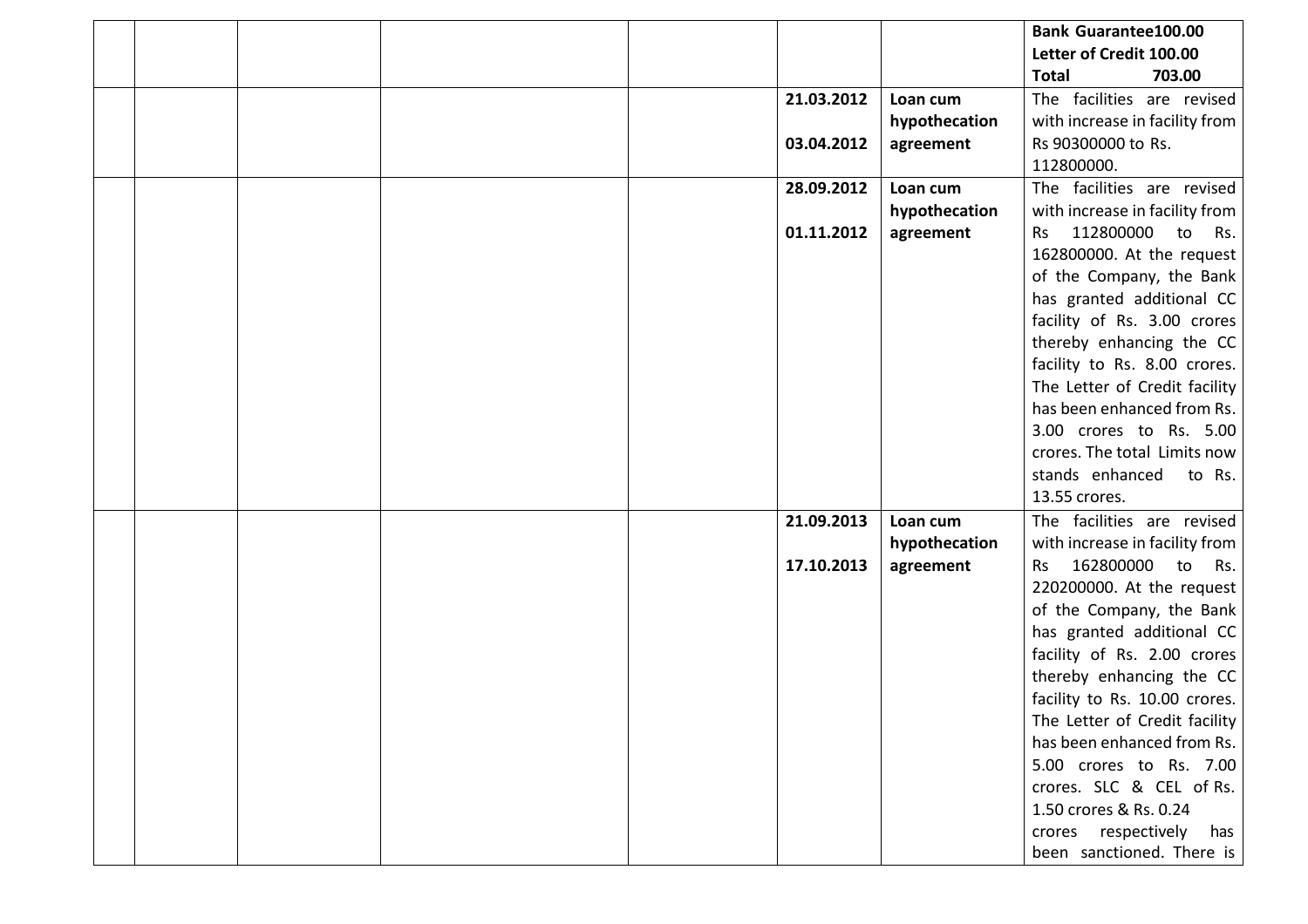|  |  |            |                           | no change in limits of other                              |
|--|--|------------|---------------------------|-----------------------------------------------------------|
|  |  |            |                           | facilities. The total limits                              |
|  |  |            |                           | now stands enhanced to                                    |
|  |  |            |                           | Rs. 18.99 crores.                                         |
|  |  | 05.01.2015 | Loan cum                  | The financial facilities has                              |
|  |  |            | hypothecation             | been modified among the                                   |
|  |  | 04.04.2015 | agreementc                | fund based and non fund                                   |
|  |  |            |                           | based facilities. The cash                                |
|  |  |            |                           | credit<br>limit has been                                  |
|  |  |            |                           | enhanced from Rs. 10                                      |
|  |  |            |                           | Crores to Rs. 14 Crores.                                  |
|  |  |            |                           | Letter of Credit facility has                             |
|  |  |            |                           | been reduced from Rs. 7                                   |
|  |  |            |                           | Crores to Rs. 4 Crores,                                   |
|  |  |            |                           | keeping the Bank Guarantee                                |
|  |  |            |                           | limit intact<br>and thus                                  |
|  |  |            |                           | effectively                                               |
|  |  |            |                           | enhancement in the credit                                 |
|  |  |            |                           | facility by Rs. 1 Crore i.e.                              |
|  |  |            |                           | from 18.99 Crore to Rs.                                   |
|  |  |            |                           | 19.99 Crore. The various                                  |
|  |  |            |                           | credit facilities granted are                             |
|  |  |            |                           | as follows:                                               |
|  |  |            |                           | <b>Rs. In Crores</b>                                      |
|  |  |            |                           | <b>Cash Credit</b><br>14.00                               |
|  |  |            |                           | <b>Standby Line of Credit</b>                             |
|  |  |            |                           | 1.50                                                      |
|  |  |            |                           | <b>Letter of Credit</b><br>4.00                           |
|  |  |            |                           | <b>Bank Guarantee</b><br>0.25                             |
|  |  |            |                           | <b>CEL</b><br>0.24                                        |
|  |  |            |                           | <b>Total</b><br>19.99                                     |
|  |  | 09.02.2016 | Supplemental              | By<br>this<br>Supplemental                                |
|  |  |            | <b>Agreement of</b>       | hypothecation Agreement,                                  |
|  |  | 01.03.2016 | Loan cum<br>hypothecation | the State Bank of India<br>enhanced its Credit facilities |
|  |  |            |                           | to the Company,                                           |
|  |  |            |                           | from Rs. 19.99 Crores to Rs.                              |
|  |  |            |                           |                                                           |
|  |  |            |                           | 21.29 Crores, by                                          |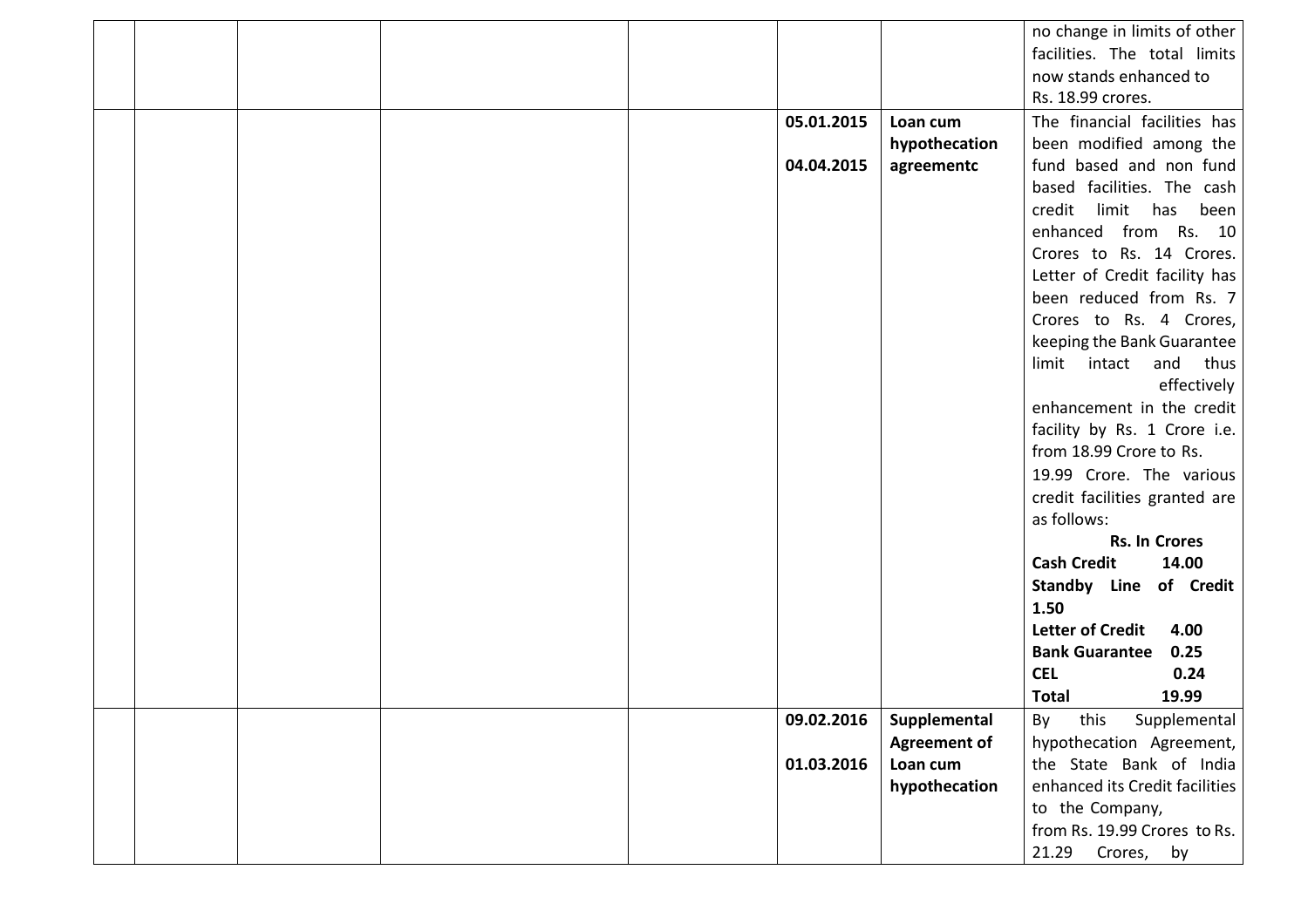|    |            |                      |                                  |                      |                     |               | providing new term loan of      |
|----|------------|----------------------|----------------------------------|----------------------|---------------------|---------------|---------------------------------|
|    |            |                      |                                  |                      |                     |               | Rs. 1.30 Crores. The various    |
|    |            |                      |                                  |                      |                     |               | credit facilities granted are   |
|    |            |                      |                                  |                      |                     |               | as follows:                     |
|    |            |                      |                                  |                      |                     |               | <b>Rs. In Crores</b>            |
|    |            |                      |                                  |                      |                     |               | <b>Cash Credit</b><br>14.00     |
|    |            |                      |                                  |                      |                     |               | <b>SLC</b><br>1.50              |
|    |            |                      |                                  |                      |                     |               | <b>Letter of Credit</b><br>4.00 |
|    |            |                      |                                  |                      |                     |               | <b>Bank Guarantee</b><br>0.25   |
|    |            |                      |                                  |                      |                     |               | <b>CEL</b><br>0.24              |
|    |            |                      |                                  |                      |                     |               | <b>Term loan</b><br>1.30        |
|    |            |                      |                                  |                      |                     |               | 21.29<br><b>Total</b>           |
| 10 | 29.10.1994 | Rs. 23,30,00,000     | Mortgage of Plot No. 488/489 P & | <b>Bank</b><br>State | of 04.04.2016       | Loan cum      | this<br>By<br>Supplemental      |
|    | 27.05.2021 |                      | other immovable property         | India                | Alkapuri 27.05.2021 | hypothecation | hypothecation Agreement,        |
|    |            |                      |                                  | Branch, R C Dutt     |                     | agreementc    | the State Bank of India         |
|    |            |                      |                                  | Road, Baroda - 5     |                     |               | enhanced its Credit facilities  |
|    |            |                      |                                  |                      |                     |               | to the Company,                 |
|    |            |                      |                                  | Bank of<br>State     |                     |               | from Rs. 21.29 Crores to Rs.    |
|    |            |                      |                                  | India, Specialised   |                     |               | 23.30<br>The<br>Crores,         |
|    |            |                      |                                  | Commercial           |                     |               | facilities<br>credit<br>various |
|    |            |                      |                                  | Race<br>branch,      |                     |               | granted are as follows:         |
|    |            |                      |                                  | Course Circle (N),   |                     |               | <b>Rs. In Crores</b>            |
|    |            |                      |                                  | Vadodara,            |                     |               | <b>Cash Credit</b><br>20.00     |
|    |            |                      |                                  | Gujarat - 390007     |                     |               | <b>SLC</b><br>3.05              |
|    |            |                      |                                  |                      |                     |               | <b>Bank Guarantee</b><br>0.25   |
|    |            |                      |                                  |                      |                     |               | <b>Total 23.30</b>              |
| 11 | 29.10.1994 | Rs.                  | Mortgage of Plot No. 488/489     | Bank<br>of<br>State  | 23.03.1995          | From C-10     | Property is charged on          |
|    | 17.11.1996 | 4,62,00,000/-        | P & other immovable property     | Alkapuri<br>India    | 21.04.1995          |               | continuing security with        |
|    |            | Equitable            |                                  | Branch, R C Dutt     | 01.05.1995          |               | increased limit or Rs.          |
|    |            | Mortgage.            |                                  | Road, Baroda - 5     | Reg. Sr. No.        |               | 637.00 Lacs.                    |
|    | Charge ID  | Report<br>for        |                                  |                      | 38                  |               |                                 |
|    | 90103441   | Memorandum           |                                  | State Bank of        |                     |               |                                 |
|    |            | of creation of       |                                  | India, Specialised   |                     |               |                                 |
|    |            | for<br>Mortgage      |                                  | Commercial           |                     |               |                                 |
|    |            | term $\log$ /        |                                  | branch,<br>Race      |                     |               |                                 |
|    |            | <b>Overall limit</b> |                                  | Course Circle (N),   |                     |               |                                 |
|    |            |                      |                                  | Vadodara,            |                     |               |                                 |
|    |            |                      |                                  | Gujarat - 390007     |                     |               |                                 |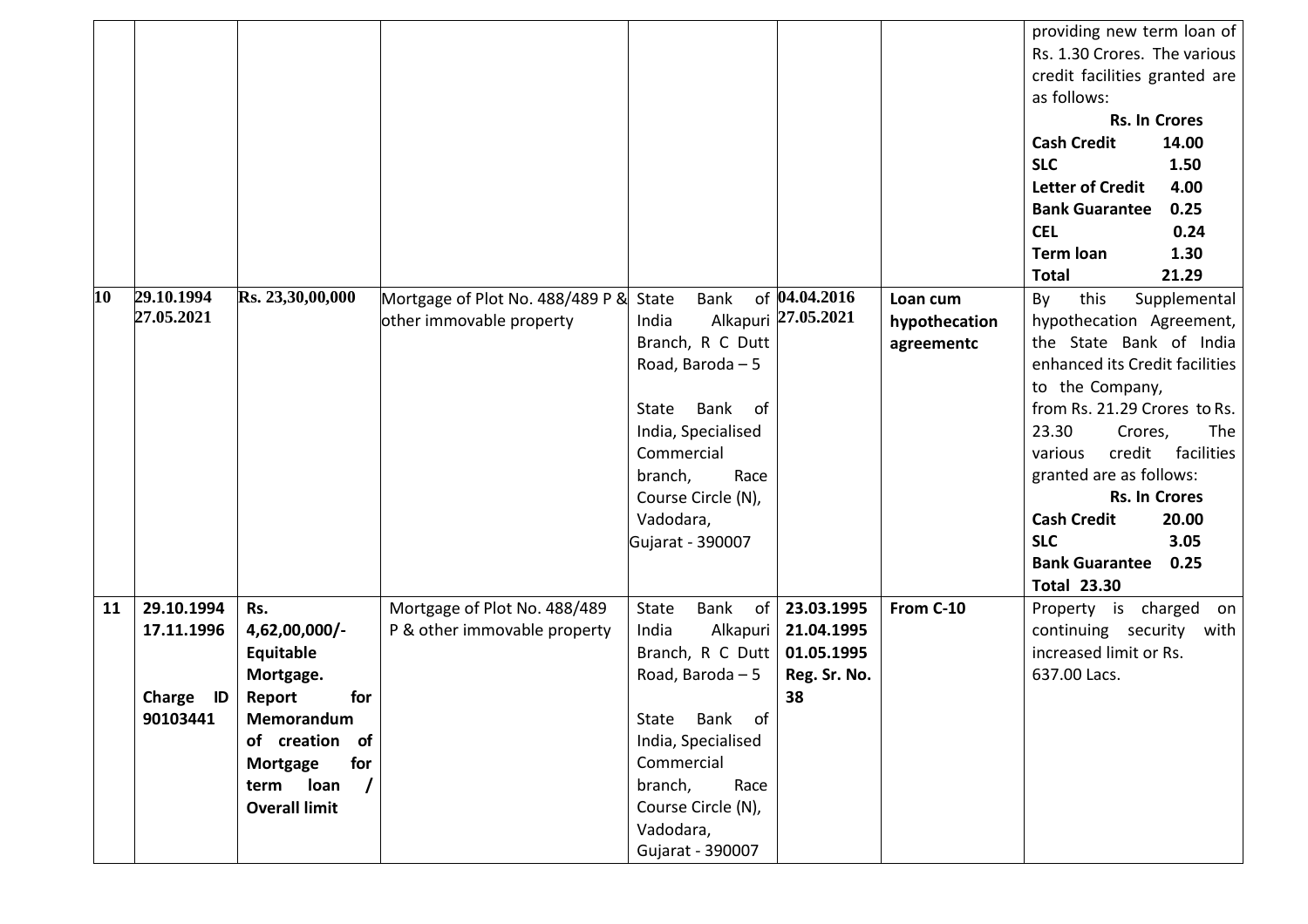|  |  | 01.05.1995   | From C-10              | Increase in Overall limit                       |
|--|--|--------------|------------------------|-------------------------------------------------|
|  |  | 17.05. 1995  |                        | from Rs. 637.00 Lacs to Rs.                     |
|  |  | 09.12.1996   |                        | 837.00 Lacs.                                    |
|  |  | Reg. Sr. No. |                        |                                                 |
|  |  | 57           |                        |                                                 |
|  |  | 20.09.1996   | From C.1-A,            | Credit facilities has been                      |
|  |  | 08.10.1996   |                        | From C.2-A, From   increased from Rs. 837.00    |
|  |  | 09.12.1996   | <b>C.4, From C-5,</b>  | Lacs to Rs. 1037.00 Lacs as                     |
|  |  | Reg. Sr. No. | Supplemental           | under:                                          |
|  |  | 54           | Agreement of           | <b>Rs. In Crores</b>                            |
|  |  |              | <b>Pledge of Goods</b> | <b>Demand</b><br>Cash<br><b>Credit</b>          |
|  |  |              | and Assets for         | 650.00                                          |
|  |  |              |                        | increase in the $\vert$ Ordinary Bank Guarantee |
|  |  |              |                        | 200.00                                          |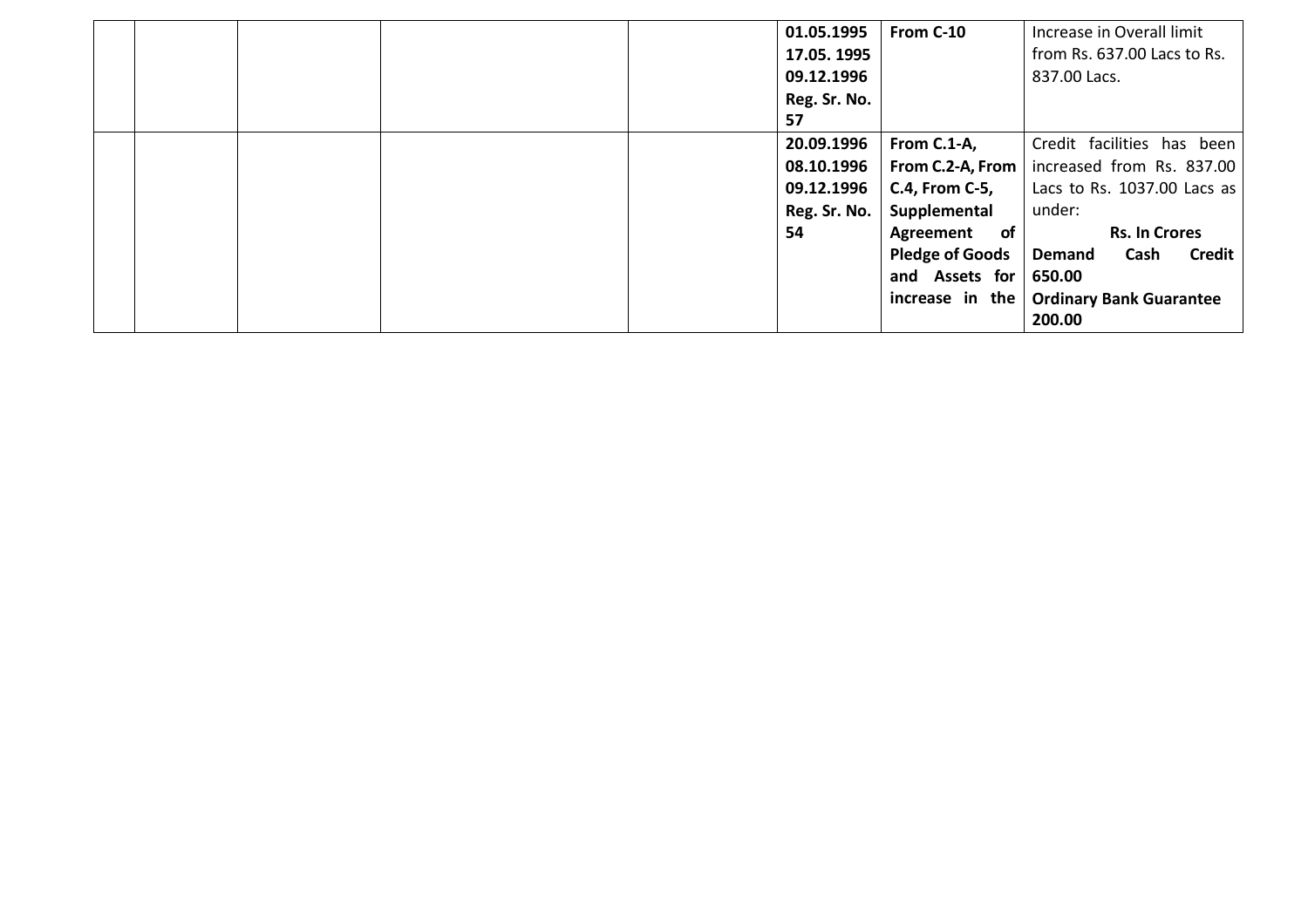|  |  |            | overall limit.        | <b>Term loan</b><br>187.00       |
|--|--|------------|-----------------------|----------------------------------|
|  |  |            | Memorandum            | 1037.00<br><b>Total</b>          |
|  |  |            | of Extension of       |                                  |
|  |  |            | Equitable             |                                  |
|  |  |            | Mortgage.             |                                  |
|  |  | 05.11.2008 | Memorandum            | The facilities are revised       |
|  |  |            | relating<br>to        | with increased from Rs.          |
|  |  | 10.12.2008 | deposit of title      | 703.00 Lacs to Rs. 903.00        |
|  |  |            | deeds<br>for          | Lacs. The various Credit         |
|  |  |            | creation<br>of        | facilities granted are as        |
|  |  |            | charge for term       | follows:                         |
|  |  |            | /overall<br>loan      | <b>Rs. In Crores</b>             |
|  |  |            | limit.                | Cash Credit 300.00               |
|  |  |            |                       | 228.00<br><b>WCLT</b>            |
|  |  |            |                       | <b>Funded Interest Term loan</b> |
|  |  |            |                       | 75.00                            |
|  |  |            |                       | Letter of Credit 285.00          |
|  |  |            |                       | <b>Bank Guarantee 15.00</b>      |
|  |  |            |                       | 903.00<br><b>Total</b>           |
|  |  | 20.03.2012 | Memorandum            | The facilities are revised       |
|  |  |            | relating<br>to        | with increased in facility       |
|  |  | 03.04.2012 | deposit of title      | from Rs. 90300000 to Rs.         |
|  |  |            | deeds<br>for          | 112800000.                       |
|  |  |            | of<br>creation        |                                  |
|  |  |            | further<br>charge     |                                  |
|  |  |            | for<br>securing       |                                  |
|  |  |            | overall<br>credit     |                                  |
|  |  |            | limit.                |                                  |
|  |  | 27.09.2012 | Memorandum            | The facilities are revised       |
|  |  |            | relating<br>to        | with increased in facility       |
|  |  | 01.11.2012 | deposit of title      | from Rs. 112800000 to Rs.        |
|  |  |            | deeds<br>for          | 162800000. At the request        |
|  |  |            | creation<br><b>of</b> | of the Company, the Bank         |
|  |  |            | further<br>charge     | has granted additional CC        |
|  |  |            | for<br>securing       | facility of Rs. 3.00 crores      |
|  |  |            | overall<br>credit     | thereby enhancing the CC         |
|  |  |            | limit.                | facility to Rs. 8.00 crores.     |
|  |  |            |                       | The Letter of Credit facility    |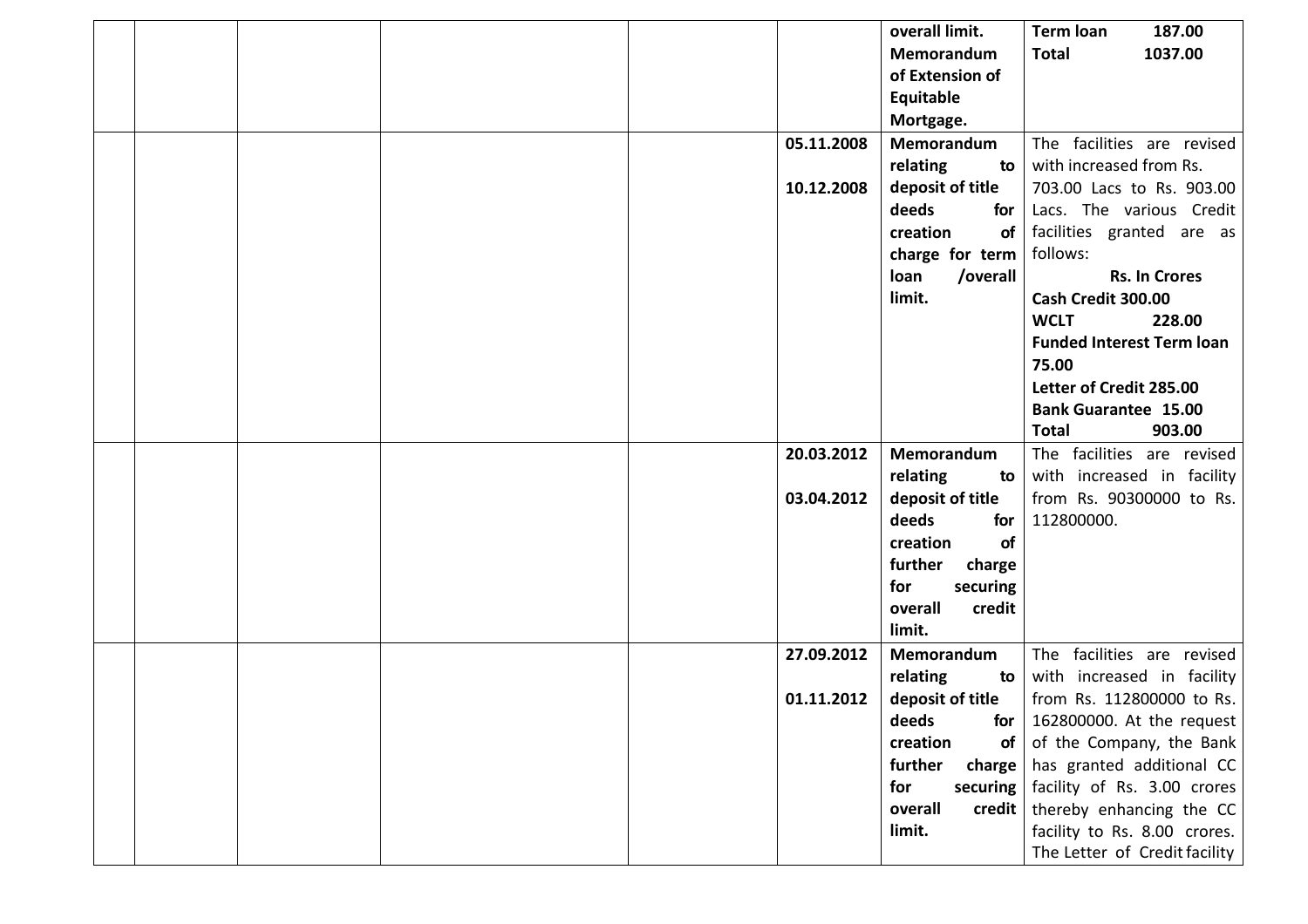|  |  |            |                       | has been enhanced from Rs.      |
|--|--|------------|-----------------------|---------------------------------|
|  |  |            |                       | 3.00 crores to Rs. 5.00         |
|  |  |            |                       | crores. There is no change in   |
|  |  |            |                       | limits of other facilities. The |
|  |  |            |                       | total limits now stands         |
|  |  |            |                       | enhanced to Rs. 13.55           |
|  |  |            |                       | crores.                         |
|  |  | 18.09.2013 | Memorandum            | The facilities are revised      |
|  |  |            | relating<br>to        | with increased in facility      |
|  |  | 17.10.2013 | deposit of title      | from Rs. 162800000 to Rs.       |
|  |  |            | deeds<br>for          | 220200000. At the request       |
|  |  |            | creation<br><b>of</b> | of the Company, the Bank        |
|  |  |            | further<br>charge     | has granted additional CC       |
|  |  |            | for<br>securing       | facility of Rs. 2.00 crores     |
|  |  |            | overall<br>credit     | thereby enhancing the CC        |
|  |  |            | limit.                | facility to Rs. 10.00 crores.   |
|  |  |            |                       | The Letter of Credit facility   |
|  |  |            |                       | has been enhanced from Rs.      |
|  |  |            |                       | 5.00 crores to Rs. 7.00         |
|  |  |            |                       | crores. SLC & CEL of Rs.        |
|  |  |            |                       | 1.50 crores & Rs. 0.24 crores   |
|  |  |            |                       | respectively<br>has<br>been     |
|  |  |            |                       | sanctioned. There is no         |
|  |  |            |                       | change in limits of other       |
|  |  |            |                       | facilities. The total limits    |
|  |  |            |                       | now stands enhanced to          |
|  |  |            |                       | Rs. 18.99 crores.               |
|  |  | 06.01.2015 | Memorandum            | The financial facilities has    |
|  |  |            | relating<br>to        | been modified among the         |
|  |  | 04.04.2015 | deposit of title      | fund based and non fund         |
|  |  |            | deeds<br>for          | based facilities. The cash      |
|  |  |            | of<br>creation        | credit limit has been           |
|  |  |            | further<br>charge     | enhanced from Rs. 10            |
|  |  |            | for<br>securing       | Crores to Rs. 14 Crores.        |
|  |  |            | overall<br>credit     | Letter of Credit facility has   |
|  |  |            | limit.                | been reduced from Rs. 7         |
|  |  |            |                       | Crores to Rs. 4 Crores,         |
|  |  |            |                       | the<br>keeping<br>Bank          |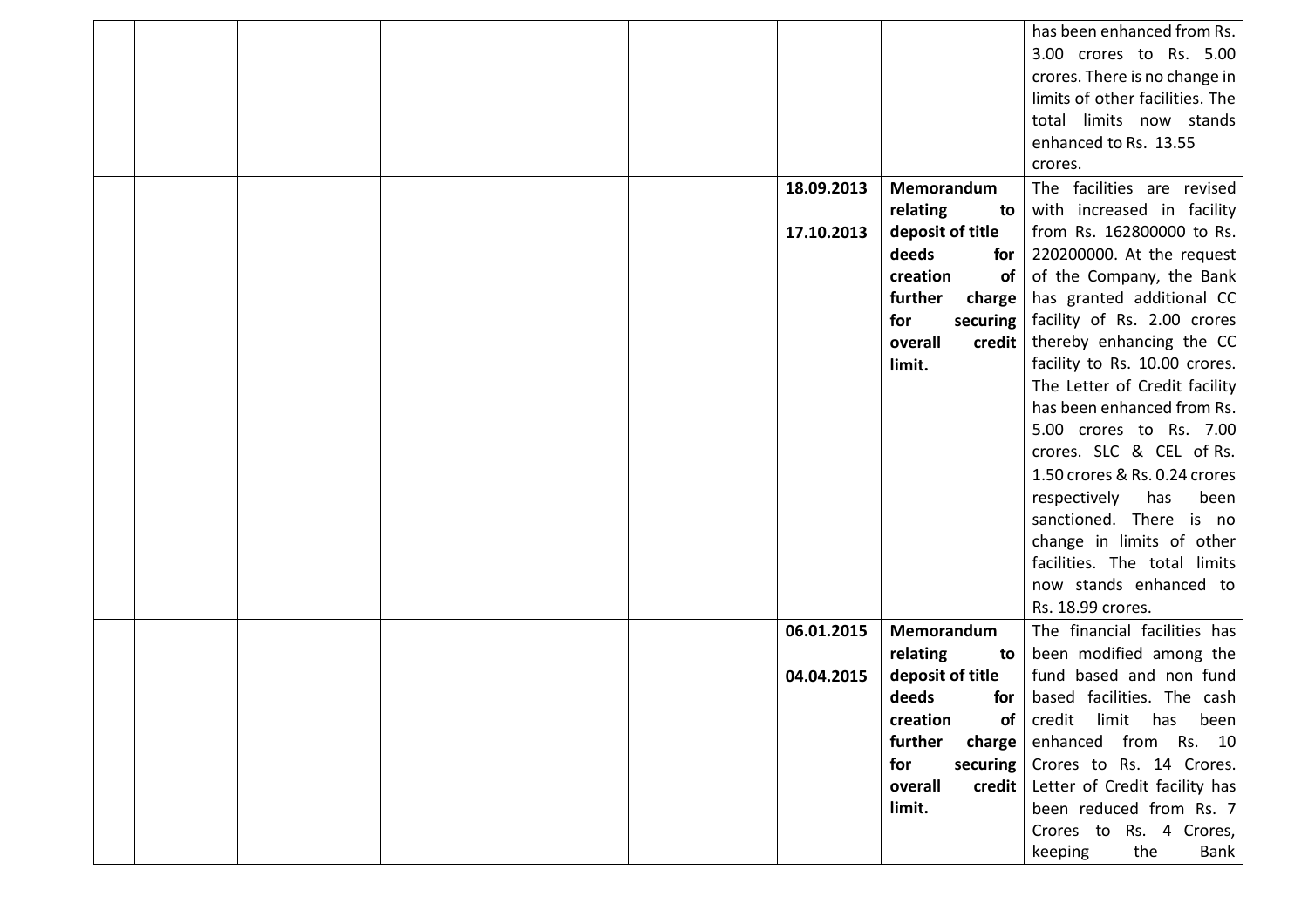|  |  |            |                            | Guarantee limit intact and                           |
|--|--|------------|----------------------------|------------------------------------------------------|
|  |  |            |                            | thus<br>effectively                                  |
|  |  |            |                            | enhancement in the credit                            |
|  |  |            |                            | facility by Rs. 1 Crore i.e.                         |
|  |  |            |                            | from 18.99 Crore to Rs.                              |
|  |  |            |                            | 19.99 Crore. The various                             |
|  |  |            |                            | credit facilities granted are                        |
|  |  |            |                            | as follows:                                          |
|  |  |            |                            | <b>Rs. In Crores</b>                                 |
|  |  |            |                            | <b>Cash Credit</b><br>14.00                          |
|  |  |            |                            | Standby Line of Credit                               |
|  |  |            |                            | 1.50                                                 |
|  |  |            |                            | <b>Letter of Credit</b><br>4.00                      |
|  |  |            |                            | <b>Bank Guarantee</b><br>0.25                        |
|  |  |            |                            | <b>CEL</b><br>0.24                                   |
|  |  |            |                            | <b>Total</b><br>19.99                                |
|  |  | 10.02.2016 | Memorandum                 | Memorandum<br>By<br>this                             |
|  |  |            | relating<br>to             | Relating to Deposit of Title                         |
|  |  | 01.03.2016 | deposit of Title           | Deeds, the State Bank of                             |
|  |  |            | <b>Deeds</b><br>For        | India enhanced its credit                            |
|  |  |            | <b>Creation</b><br>of      | facilities to the Company,                           |
|  |  |            |                            | <b>Further</b> Charge   from Rs. 19.99 Crores to Rs. |
|  |  |            | for Term Loan $/$          | 21.29 Crores, by providing                           |
|  |  |            | overall                    | $\lim_{h \to 0}$ new term loan of Rs. 1.30           |
|  |  |            | where the Initial          | Crores. The various credit                           |
|  |  |            | Charge<br>is               | facilities granted are as                            |
|  |  |            | Created By Way             | follows:                                             |
|  |  |            | of Mortgage by             | <b>Rs. In Crores</b>                                 |
|  |  |            | Deposit of Title<br>Deeds. | <b>Cash Credit</b><br>14.00<br><b>SLC</b>            |
|  |  |            |                            | 1.50<br><b>Letter of Credit</b><br>4.00              |
|  |  |            |                            | <b>Bank Guarantee</b><br>0.25                        |
|  |  |            |                            | <b>CEL</b><br>0.24                                   |
|  |  |            |                            | 1.30<br><b>Term Loan</b>                             |
|  |  |            |                            | 21.29<br><b>Total</b>                                |
|  |  |            |                            | <b>PROPERTY NO.1</b> : All that                      |
|  |  |            |                            | piece of Land, admeasuring                           |
|  |  |            |                            | 14,341<br>sq.<br>mtrs,                               |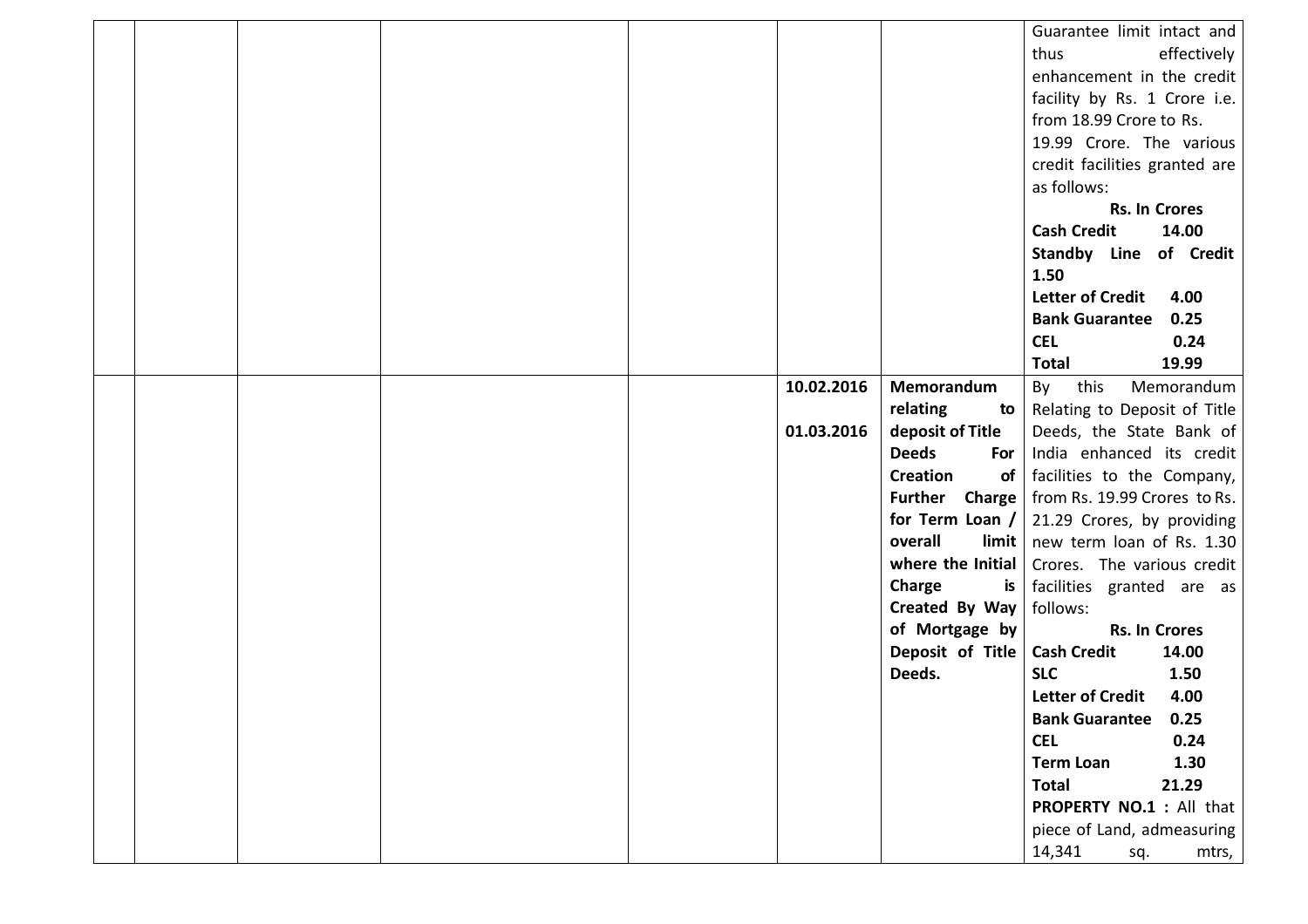|  |  |  | (12141+2200 sq mt) and          |
|--|--|--|---------------------------------|
|  |  |  | constructions<br>thereon,       |
|  |  |  | known as block no. 488 to       |
|  |  |  | 492, in the sim of village      |
|  |  |  | Tundav,<br>Taluka<br>Savli,     |
|  |  |  | registration district and sub   |
|  |  |  | district Vadodara, standing     |
|  |  |  | in the name of M/s. Gujarat     |
|  |  |  | Containers Ltd.                 |
|  |  |  | <b>PROPERTY</b><br>NO.<br>2:    |
|  |  |  | Immovable property, i.e.        |
|  |  |  | office premises No. B-201,      |
|  |  |  | admeasuring about 1700          |
|  |  |  | sq. feet and terrace area of    |
|  |  |  | about 300 sq feet, on the       |
|  |  |  | second floor of Alkapuri        |
|  |  |  | Arcade<br>Premises,             |
|  |  |  | constructed on land bearing     |
|  |  |  | R.S. No. 565/2 of Vadodara      |
|  |  |  | Kasba, standing in the name     |
|  |  |  | of M/s. Management Aids.        |
|  |  |  | <b>PROPERTY</b><br>NO.<br>3:    |
|  |  |  | Immovable property, i.e.        |
|  |  |  | land admeasuring about          |
|  |  |  | 1500 sq mtr, in the village     |
|  |  |  | sim of Jetalpur, Vadodara,      |
|  |  |  | constructed on land bearing     |
|  |  |  | R.S. No. 18, T P Scheme No      |
|  |  |  | 14, Final Plot No. 19 in        |
|  |  |  | "Pasabhai Patel cooperative     |
|  |  |  | housing                         |
|  |  |  | "Sarthi<br>Society Ltd",        |
|  |  |  | Bungalows", bungalow no.        |
|  |  |  | 4, in the registration district |
|  |  |  | and sub district Vadodara,      |
|  |  |  | standing in the                 |
|  |  |  | name of Smt. Geetaben           |
|  |  |  |                                 |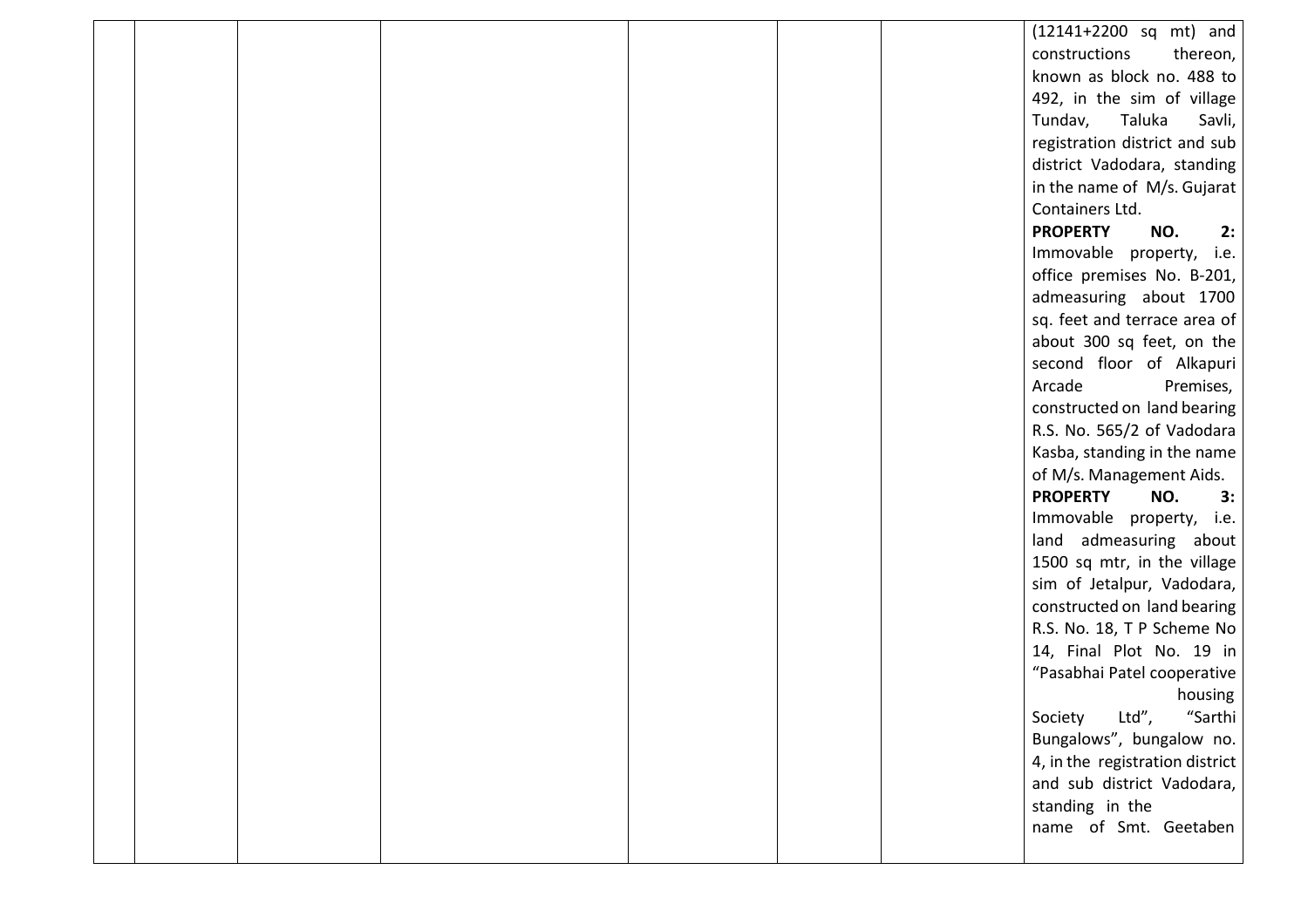|     |                   |                      |                                           |                           |            |              | Kiran Arvindbhai Shah.                              |
|-----|-------------------|----------------------|-------------------------------------------|---------------------------|------------|--------------|-----------------------------------------------------|
| 11. | 03.12.2012        | Rs.                  | Blow<br>Moulding<br>200<br>Litres         | Capital<br>Tata           | 10.05.2013 | Deed<br>of   | Charge dated 03.12.2013                             |
|     |                   | 1,40,00,000/-        | Machine Model No. : Vbm                   | <b>Financial Services</b> |            | Modification | Was<br>created<br>by                                |
|     | 03.01.2013        | Cum<br>Loan          | 200ss Ancillary Machinery                 | limited,<br>One           | 30.05.2013 |              | hypothecation of Assets /                           |
|     |                   | Hypothecation        |                                           | Dr. V.B.<br>Forbes,       |            |              | Equipments shall stands                             |
|     | <b>Charge ID-</b> | <b>Cum Guarantee</b> |                                           | Gandhi<br>Marg,           |            |              | deleted & replaced by                               |
|     | 10395004          | Agreement            |                                           | Mumbai.<br>Fort.          |            |              | Assets / Equipments more                            |
|     |                   |                      |                                           | Maharashtra               |            |              | particularly described in                           |
|     |                   |                      |                                           | 400001.                   |            |              | Schedule 2 attached to                              |
|     |                   |                      |                                           |                           |            |              | Deed of Modification dated                          |
|     |                   |                      |                                           |                           |            |              | 10.05.2013.                                         |
|     |                   |                      |                                           |                           |            |              | Lt Blow moulding<br>200                             |
|     |                   |                      |                                           |                           |            |              | machine, Kaeser make Air<br>Compressor,<br>Moulding |
|     |                   |                      |                                           |                           |            |              | <b>Dyes</b>                                         |
| 12  | 27.12.2017        | Rs.                  | Vertical<br>Bottom<br><b>Tripal</b><br>1. | Capital<br>Tata           |            |              |                                                     |
|     |                   | 1,00,00,000/-        | Machine<br>$Qty-2$<br>Seamer              | <b>Financial Services</b> |            |              |                                                     |
|     | 19.01.2018        | Cum<br>Loan          | Supplier-Matchless<br>Engg.               | One<br>limited,           |            |              |                                                     |
|     |                   | Hypothecation        | Works, Mumbai Triple Seamer               | Forbes, Dr. V.B.          |            |              |                                                     |
|     | <b>Charge ID-</b> | <b>Cum Guarantee</b> | Chuckring<br>19 <sub>mm</sub><br>$Qty-2$  | Gandhi<br>Marg,           |            |              |                                                     |
|     | 100147926         | Agreement            | Supplier-<br>Matchless<br>Engg.           | Mumbai.<br>Fort.          |            |              |                                                     |
|     |                   |                      | Works, Mumbai.                            | Maharashtra               |            |              |                                                     |
|     |                   |                      | 2. Gooseneck Barrel Stackable             | 400001.                   |            |              |                                                     |
|     |                   |                      | Machine<br>$Qty-1$<br>Supplier-           |                           |            |              |                                                     |
|     |                   |                      | Works,<br>Matchless<br>Engg.              |                           |            |              |                                                     |
|     |                   |                      | Double<br>Mumbai<br>Seamer                |                           |            |              |                                                     |
|     |                   |                      | Flanging Ring with Pilot Ring             |                           |            |              |                                                     |
|     |                   |                      | Supplier-Matchless<br>$Qty-2$             |                           |            |              |                                                     |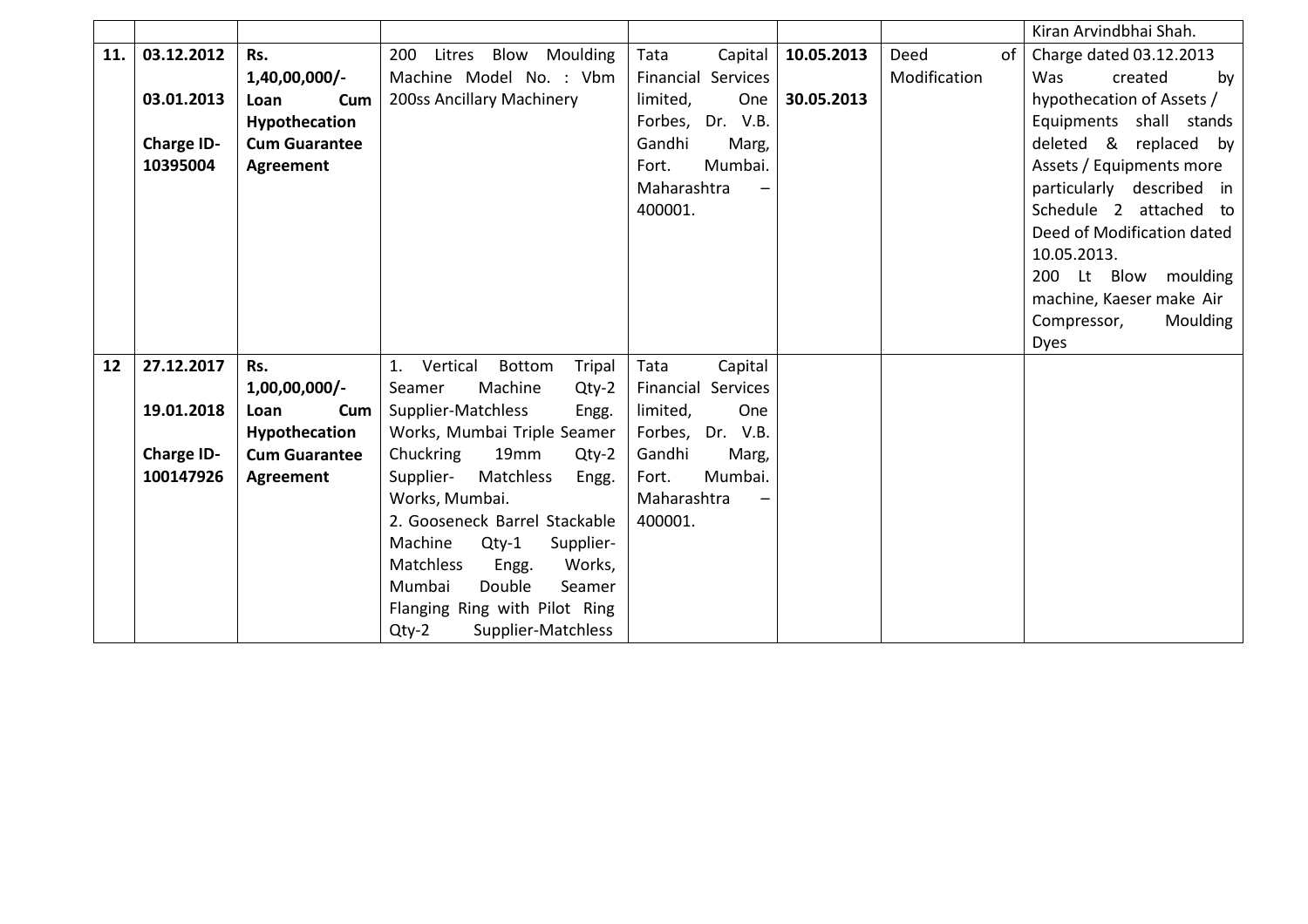|    |                   |                      | Engg. Works, Mumbai.                |                              |  |  |
|----|-------------------|----------------------|-------------------------------------|------------------------------|--|--|
|    |                   |                      | <b>KVA</b><br>3.<br>Kriton<br>200   |                              |  |  |
|    |                   |                      | Longtitudnal<br><b>Type</b><br>Seam |                              |  |  |
|    |                   |                      | Machine<br>Model:<br>Welding        |                              |  |  |
|    |                   |                      | ARON-200/SML-110<br>$Qty-2$         |                              |  |  |
|    |                   |                      | Supplier<br>-Kriton<br>Weld         |                              |  |  |
|    |                   |                      | Equipments Ltd.                     |                              |  |  |
|    |                   |                      | 4. Cut to Length Machine            |                              |  |  |
|    |                   |                      | automatic)<br>(semi<br>qty-1        |                              |  |  |
|    |                   |                      | Supplier- S.S.K<br>Industries,      |                              |  |  |
|    |                   |                      | Sapar-Veraval, Rajkot.              |                              |  |  |
|    |                   |                      | 5. 400 Ton Frame Type Down,         |                              |  |  |
|    |                   |                      | Stroking Hydraulic Forming &        |                              |  |  |
|    |                   |                      | Machine<br>Cutting<br>$Qty-1$       |                              |  |  |
|    |                   |                      | Supplier- Flowmech Engineers        |                              |  |  |
|    |                   |                      | Pvt. Ltd., New Delhi- 110041.       |                              |  |  |
|    |                   |                      | 6. 15 Ton capacity, EOT Crane       |                              |  |  |
|    |                   |                      | with 5m Span and 5m HOL with        |                              |  |  |
|    |                   |                      | Complete Structure Qty-             |                              |  |  |
|    |                   |                      | 1 Supplier- M.G. Engineers,         |                              |  |  |
|    |                   |                      | Vatva, Ahmedabad.                   |                              |  |  |
| 13 | 06.06.2018        | Rs.75,00,000/-       | 1. Top Seamer Verticle -2           | Tata<br>Capital              |  |  |
|    |                   | Cum<br>Loan          | Quantities; Seller: Matchless       | <b>Financial Services</b>    |  |  |
|    | 20.07.2018        | Hypothecation        | Engg. Works                         | 11 <sup>th</sup><br>limited, |  |  |
|    |                   | <b>Cum Guarantee</b> | 2. Bottom Seamer Verticle;          | Floor, Tower A,              |  |  |
|    | <b>Charge ID-</b> | Agreement            | Seller: Matchless Engg. Works       | Peninsula                    |  |  |
|    | 100190464         |                      | 3. Corrugator Double; Seller:       | Park,<br><b>Business</b>     |  |  |
|    |                   |                      | Matchless Engg. Works               | Ganpatrao                    |  |  |
|    |                   |                      | 4. Flanger; Seller: Matchless       | Kadam<br>Marg,               |  |  |
|    |                   |                      | Engg. Works                         | Parel,<br>Lower              |  |  |
|    |                   |                      | 5. Beader; Seller: Matchless        | Mumbai,                      |  |  |
|    |                   |                      | Engg. Works                         | Maharashtra                  |  |  |
|    |                   |                      | 6.<br>Precurling;<br>Seller:        | 400013                       |  |  |
|    |                   |                      | Matchless Engg. Works               |                              |  |  |
|    |                   |                      | Beader Trolly;<br>seller:<br>7.     |                              |  |  |
|    |                   |                      | Matchless Engg. Works               |                              |  |  |
|    |                   |                      | 8. Two Stage Verticle Barrel        |                              |  |  |
|    |                   |                      | Painting System (For Three          |                              |  |  |